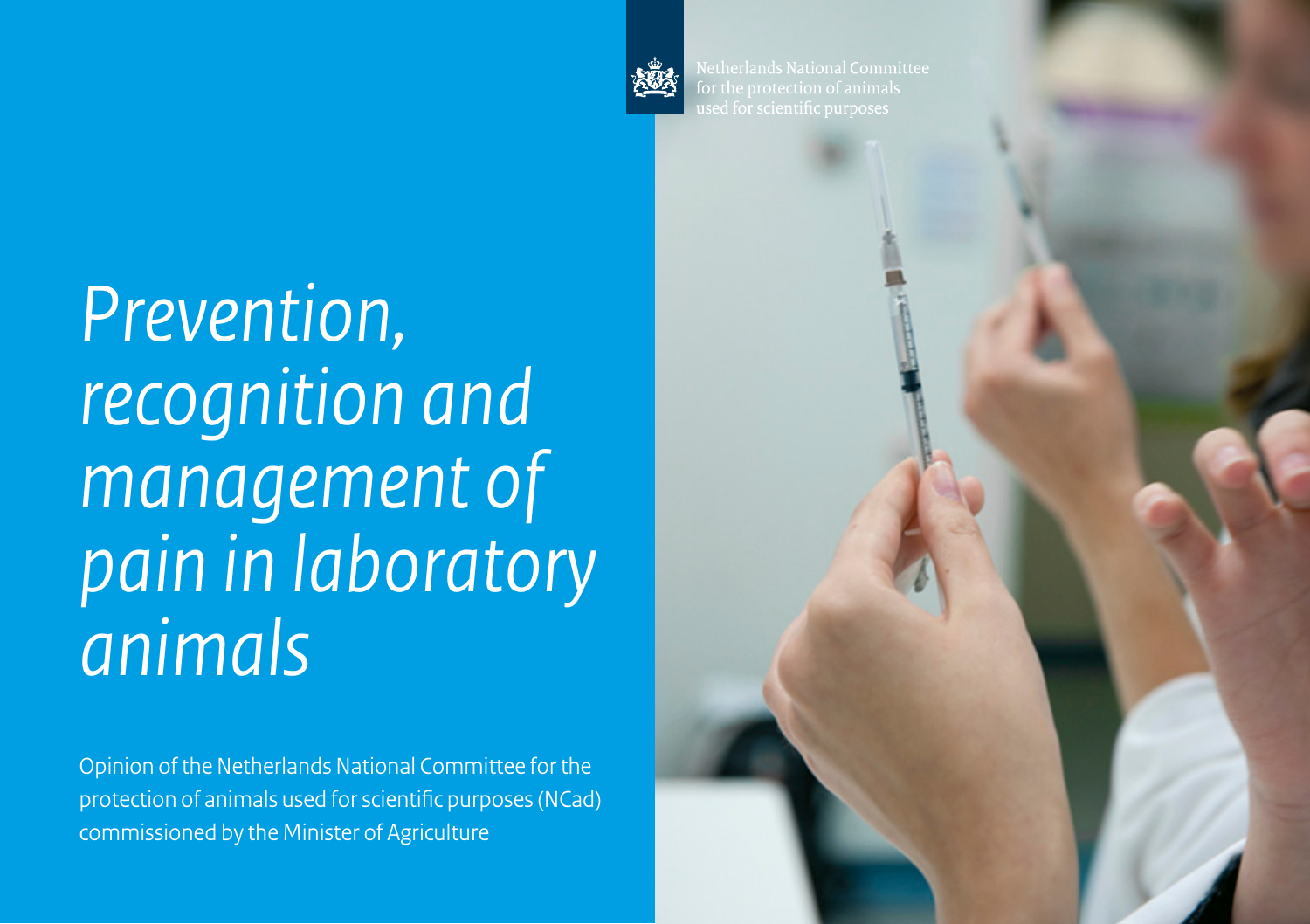## The NCad and its methods

The Netherlands National Committee for the protection of animals used for scientific purposes (NCad) was appointed for the protection of animals used for scientific and educational purposes. NCad aims to make a significant contribution to minimising laboratory animal use, both at national and international level. This will involve giving advice, exchanging knowledge, and developing both national and international networks. The ethical review of animal procedures is of pivotal importance in this regard, as are the 3Rs (Replacement, Reduction and Refinement).

#### **Members of NCad**

Herman Koëter (chair), Henriëtte Bout, Frank Dales, Coenraad Hendriksen, Frauke Ohl (passed away January 2016), Jan-Bas Prins, Pieter Roelfsema. On 1 February 2016, Wim de Leeuw joined NCad on a temporary basis as an additional expert till December 2016.

ERWY LEK

This advisory report, the Code of Practice (CoP), and their appendices will be published on the NCad website:<http://english.ncadierproevenbeleid.nl/>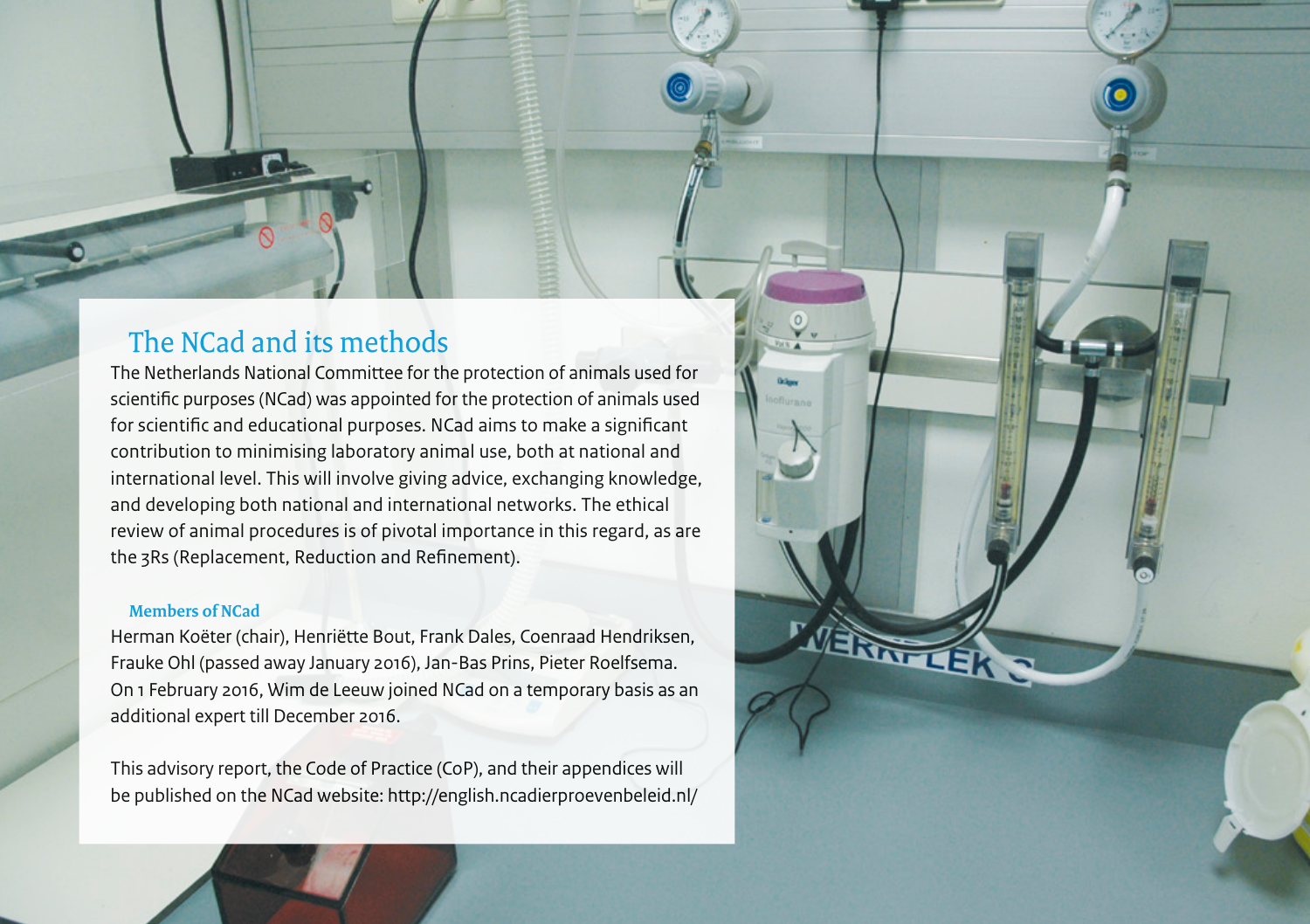# **Summary**

By letter dated 31 March 2015 the Minister for Agriculture commissioned the Netherlands National Committee for the protection of animals used for scientific purposes (NCad) to provide its opinion on the procedure and application of best practices to assist researchers and Animal Welfare Bodies (IvDs) in recognising and managing pain in the workplace, depending on animal species and nature of the animal procedures.

At the heart of the report from NCad is the Code of Practice (CoP) 'Prevention, recognition, and management of pain in laboratory animals'. This CoP has been drawn up by a working group of experts and provides a guide to all parties involved in animal procedures in the prevention, recognition, and management of pain in laboratory animals. The optimal application of the CoP requires supportive measures.

To achieve this, NCad advises the Minister:

- 1. that the CoP be used as the basis for the ambition to limit pain suffered by laboratory animals to a minimum and as the basis for animal procedures policy and the supervision thereof, and that the Minister promotes the CoP as a part of the 'Culture of Care' within establishment licensees;
- 2. that the CoP Prevention, recognition, and management of pain in laboratory animals, as well as other current COPs, will be made available in a central place.
- 3. that the current CoPs in the Netherlands especially the CoP Monitoring Welfare, the CoP Cancer Research, and the CoP Immunisation of Laboratory Animals be brought in line with

CoP Prevention, recognition, and management of pain in laboratory animals and updated where necessary;

- that the CoP Prevention, recognition, and management of pain in laboratory animals be updated as and when new information makes this essential;
- 5. that in the context of the desire for harmonisation between EU Member States this CoP be introduced via NCad in European consultations and used in a wider internationally-supported code of practice Prevention, recognition, and management of pain in laboratory animals.

Compelling arguments may be raised for not applying pain management. In response to these, NCad advises that the CCD:

- 6. require researchers to provide properly supported arguments justifying the decision to ignore the issue of pain management. These arguments are set out in the substantiation of the advice and in the CoP;
- 7. focus attention on the non-pharmalogical management of pain, for example by improving husbandry or the application of humane endpoints, as described in detail in the CoP;
- 8. keep a register of arguments for not applying pain management, those arguments that are deemed valid, and the results of any additional studies commissioned by the CCD.

NCad also advises that the Minister:

9. commission a report into the objective assessment, standardisation, and validation of a pain-scoring system;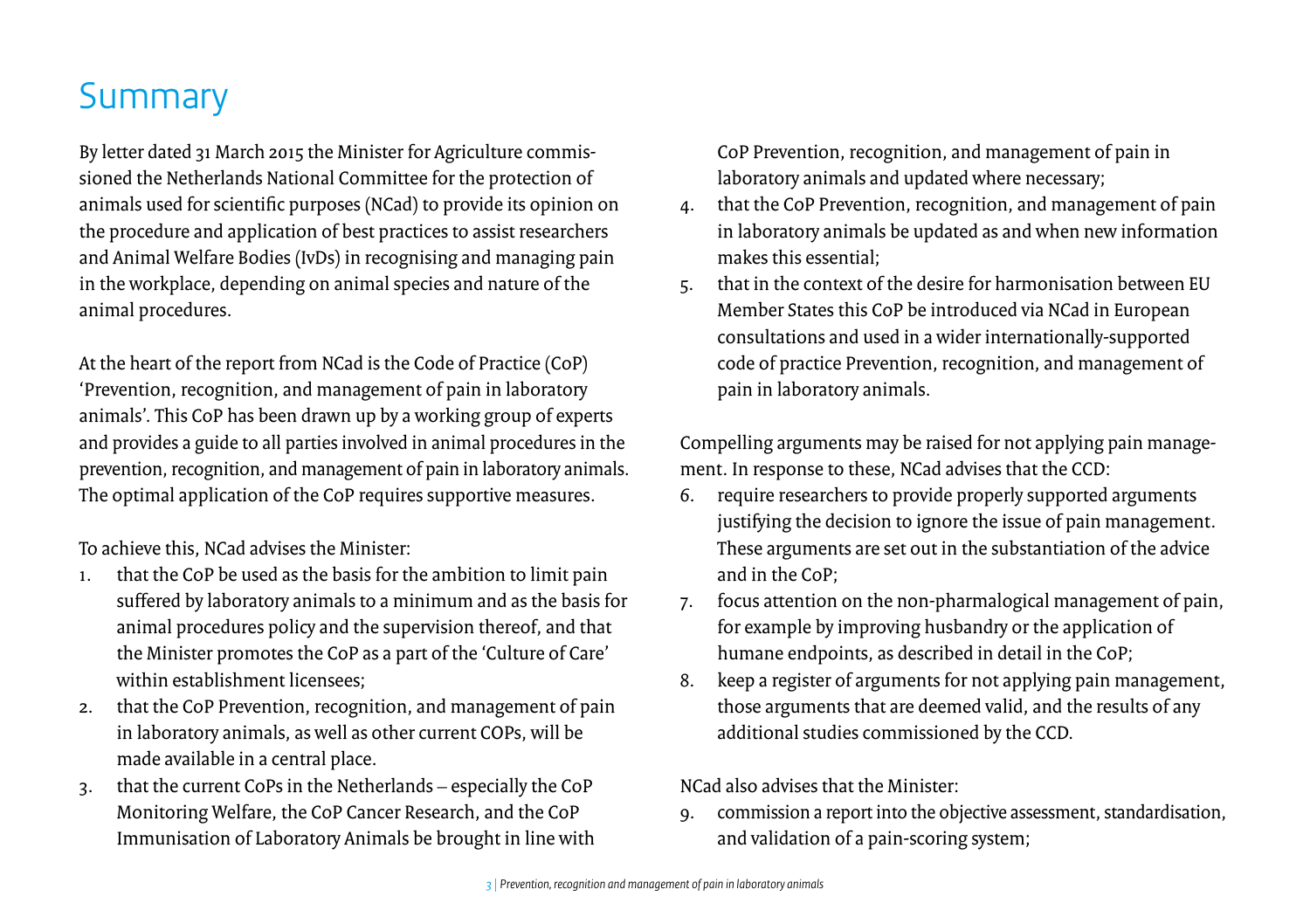- 10. make the relevant curriculum committees responsible for ensuring that existing courses include sufficient focus on pain recognition and management, that the provision of continuous education with regard to pain recognition and pain management is where necessary updated in line with, and responds to, the identified need for visual learning material and e-learning modules;
- 11. promote the creation of a network of experts with a centralised point of contact. In addition, NCad is prepared to take the lead in bringing about cooperation with other EU Member States with the ultimate goal of creating a European knowledge network.
- 12. ensure there is an available budget in the years ahead to achieve the goal of limiting to the minimum all forms of pain in animal procedures, as advised in this report.

### **Keywords**

Pain prevention, pain relief, pain recognition, pain management, laboratory animals, Code of Practice (CoP)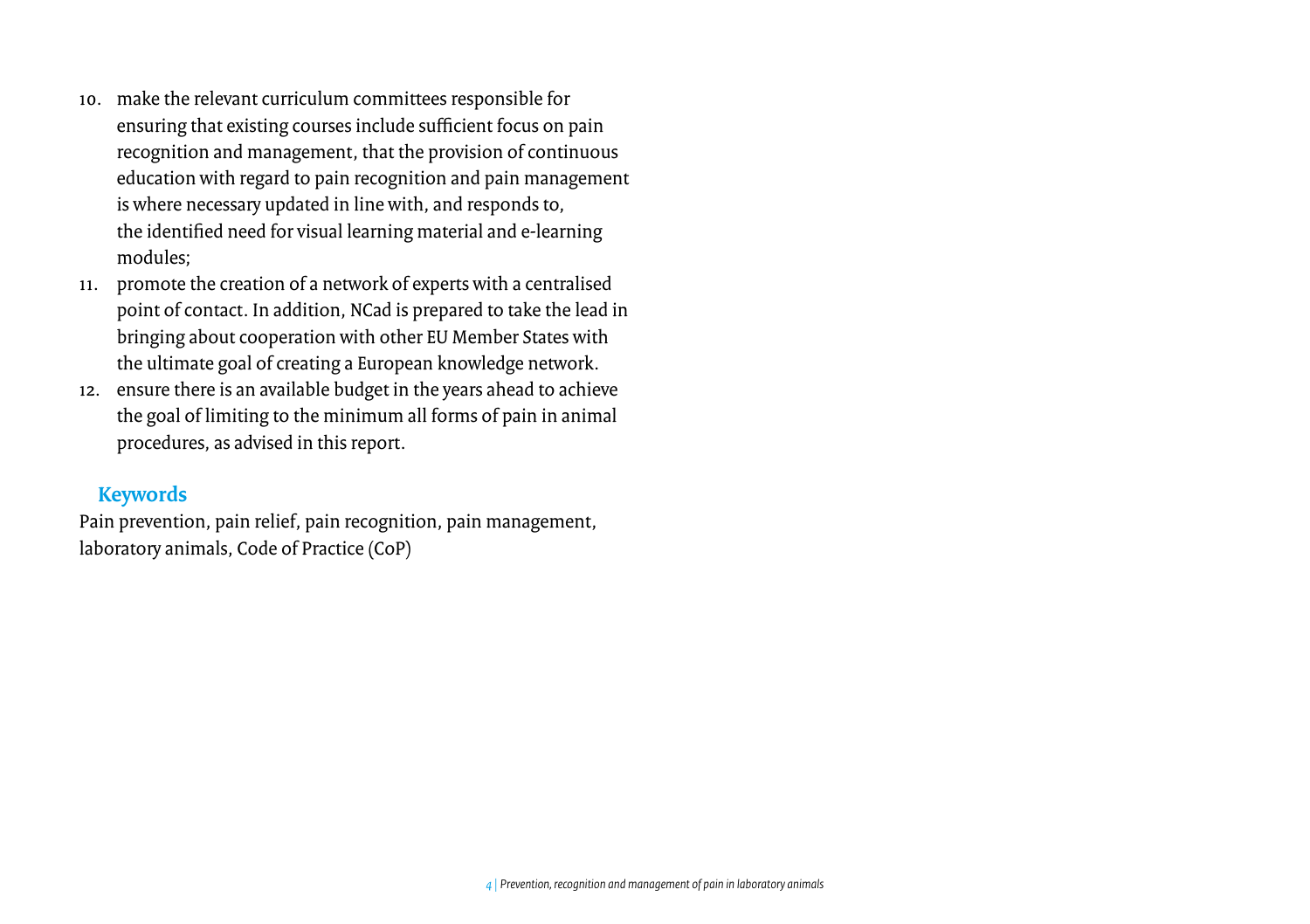# Inhoud

| 1. | Introduction                                                                                         |                |  |  |
|----|------------------------------------------------------------------------------------------------------|----------------|--|--|
| 2. | Request for advisory report                                                                          | 7              |  |  |
| 3. | <b>Advisory report</b>                                                                               | 7              |  |  |
|    | Code of Practice: 'Prevention, recognition, and management of pain in laboratory animals'<br>3.1     | 7              |  |  |
|    | Bringing together, integrating and updating existing Codes of Practices<br>3.2                       | 7              |  |  |
|    | Withholding pain relief<br>3.3                                                                       | 8              |  |  |
|    | Pain scoring<br>3.4                                                                                  | 8              |  |  |
|    | Acquiring, sharing and safeguarding knowledge<br>3.5                                                 | 9              |  |  |
|    | Knowledge network<br>3.6                                                                             | 9              |  |  |
|    | <b>Budget</b><br>3.7                                                                                 | 9              |  |  |
| 4. | <b>Reasons for advice</b>                                                                            | 9              |  |  |
|    | Code of Practice: Prevention, recognition, and management of pain in laboratory animals<br>4.1       | $\overline{9}$ |  |  |
|    | 4.1.1. Principles/context                                                                            | $\overline{9}$ |  |  |
|    | 4.1.2. Guidelines                                                                                    | 10             |  |  |
|    | Harmonisation and updating of codes<br>4.2                                                           | 11             |  |  |
|    | Withholding pain relief<br>4.3                                                                       | 11             |  |  |
|    | Validated pain scores<br>4.4                                                                         | 12             |  |  |
|    | Developing, sharing and safeguarding knowledge<br>4.5                                                | 12             |  |  |
|    | Network of experts<br>4.6                                                                            | 13             |  |  |
|    | <b>Budget</b><br>4.7                                                                                 | 14             |  |  |
|    | Appendix 1: Code of Practice 'Prevention, recognition, and management of pain in laboratory animals' | 15             |  |  |
|    | References                                                                                           | 31             |  |  |
|    | Appendix 2: List of further information available on the website (appendices)                        | 32             |  |  |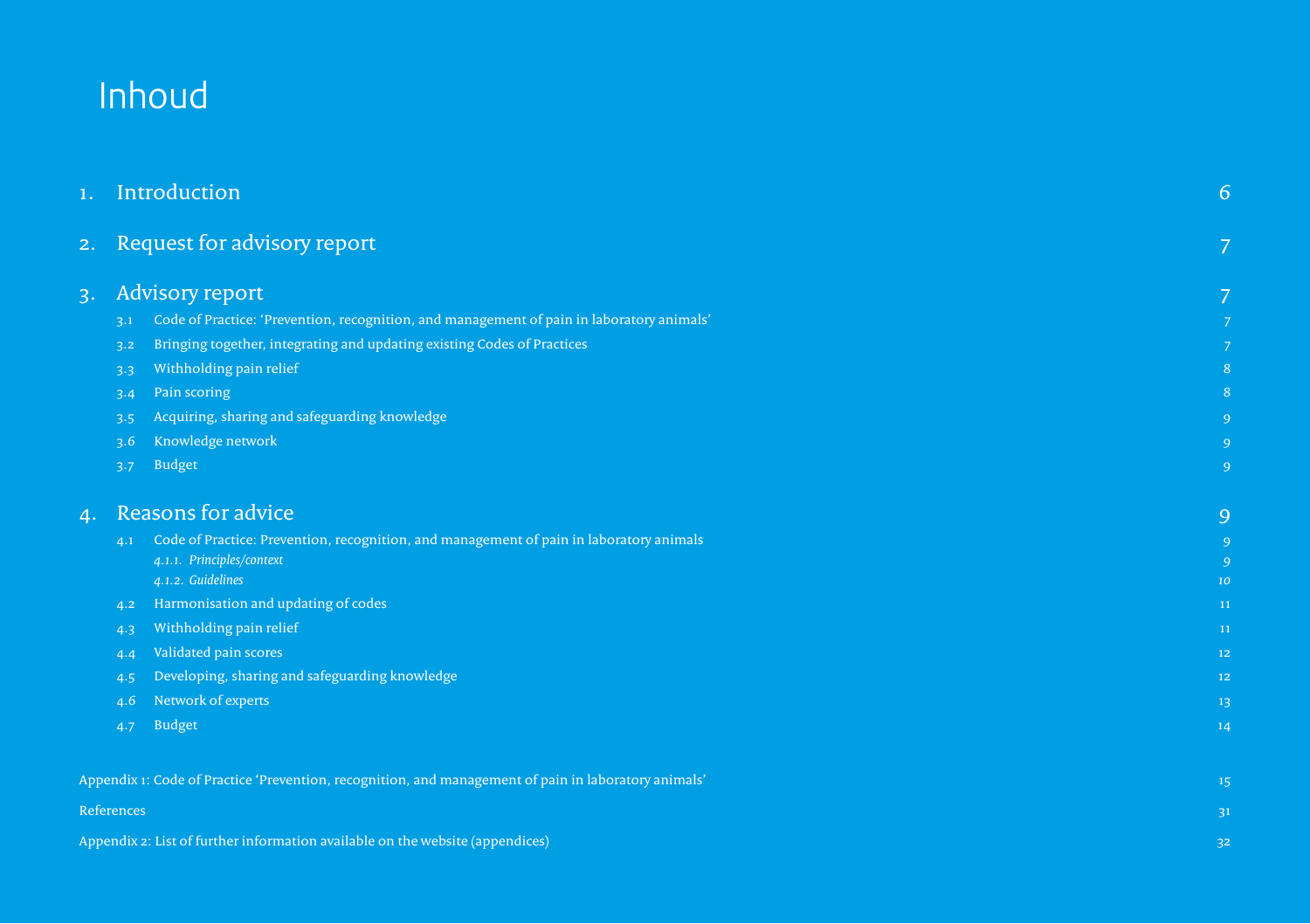## <span id="page-5-0"></span>1. Introduction

## **Situation in practice in the Netherlands**

The report of the Netherlands Food and Consumer Product Safety Authority (NVWA) entitled 'Zo doende 2013' discloses that anaesthetics were administered in 32% of animal procedures conducted in the Netherlands in that year and pain management in 10.4% of animal procedures. No anaesthetic was administered in 1.4% of the animal procedures and no pain management in 7.9% of the animal procedures because this could not be reconciled with the nature of the procedure or was practically unfeasible. In the other cases, there was no reason for the use of anaesthetics or pain management.

## **Definition of pain**

Pain is often defined as 'an unpleasant sensory and emotional experience associated with actual or potential tissue damage'. The inability to communicate verbally and the absence of behavioural changes do not exclude the possibility that an individual can experience pain.

## **Background to this advisory report**

In 2013 the Ministry of Economic Affairs commissioned Professor L. Hellebrekers (Utrecht University) to undertake a small-scale qualitative inventarisation into the prevention, recognition and management of pain in laboratory animals, in the form of a

questionnaire for completion by persons involved professionally in animal procedures. The questionnaire limited itself to pain arising from invasive procedures. The report produced by Hellebrekers indicated that the majority of those questioned are of the opinion that:

- pain management is usually adequately regulated;
- there are no immediate areas for concern with regard to pain and pain management;
- a further examination of the category of procedures in which pain management is deemed not to be reconcilable with the scientific enquiry/conduct of the procedure is desirable;
- improvements could be made to the acquisition, sharing and safeguarding of knowledge.

In the Action Plan for Animal Procedures and Alternatives ('Plan van aanpak dierproeven en alternatieven) sent by the Minister for Agriculture to the House of Representatives on 28 February 2014, it was indicated in response to the mentioned inventarizations that NCad and the Animal Welfare Bodies (IvDs) have an important role to play in implementing improvements that are available to prevent, recognise and manage pain in the Netherlands. In this context, byletter dated 31 March 2015 the Minister commissioned NCad to prepare an advisory report.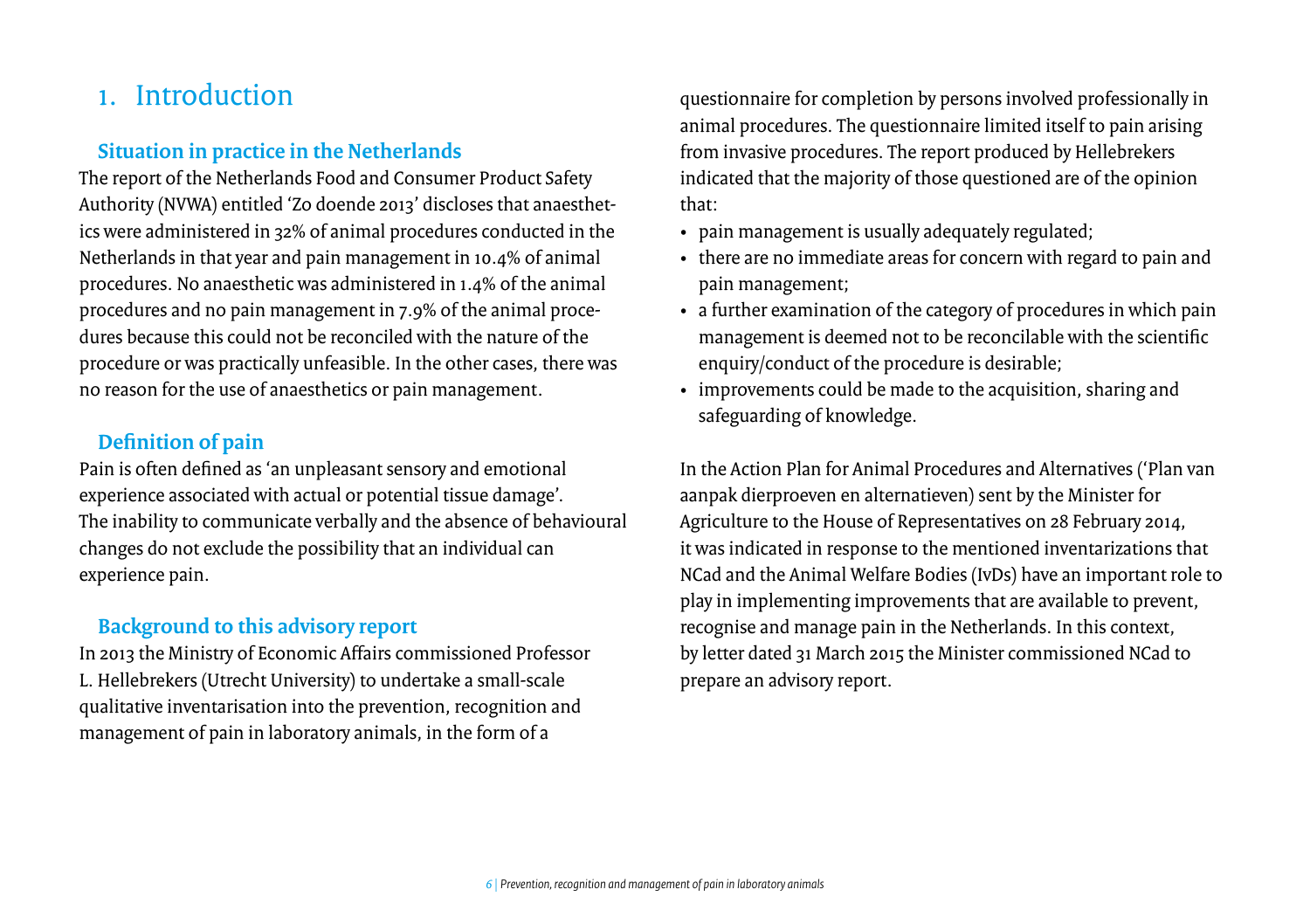## <span id="page-6-0"></span>2. Request for advisory report

By letter dated 31 March 2015, the Minister for Agriculture commissioned NCad to 'provide an opinion on drawing up and implementing best practices (in the area of pain management in laboratory animals) to assist researchers and Animal Welfare Bodies (IvDs) in recognising and managing pain in the workplace, according to the type of animal and nature of the animal procedure'.

## 3. Advisory report

At the heart of the report from NCad is the Code of Practice (CoP) 'Prevention, recognition, and management of pain in laboratory animals'. This CoP has been drawn up by a working group of experts and provides a guide to all parties involved in animal procedures in the prevention, recognition and management of pain in laboratory animals. The CoP is attached to the advisory report as Appendix 1.

The optimal application of the CoP depends on supportive measures aimed at integrating the CoP 'Prevention, recognition, and management of pain in laboratory animals' with existing CoPs, conditions for withholding pain relief, the use of validated pain scores, ensuring the development and sharing of knowledge (and the safeguarding hereof ), and the creation of a network of experts. The advisory report also puts forward proposals to facilitate the measures described therein.

## **3.1 Code of Practice: 'Prevention, recognition, and management of pain in laboratory animals'**

The aforesaid working group relied on existing literature and, where desirable, also consulted experts. A literature list and details of consulted experts are included in the digital appendix to the CoP.

NCad advises the Minister:

1. that the CoP be used as the basis for the ambition to limit pain suffered by laboratory animals to a minimum and as the basis for animal procedures policy and the supervision thereof, and that the Minister promotes the CoP as part of the 'Culture of Care' within establishment licensees.

## **3.2 Bringing together, integrating and updating existing Codes of Practices**

The CoP at issue and the other existing COPs should be centrally accessible to the public and brought in line with the most up-to-date best practices. This applies especially to the COPs 'Monitoring Welfare laboratory animals,' 'Cancer Research,' and 'Immunisation of Laboratory Animals'.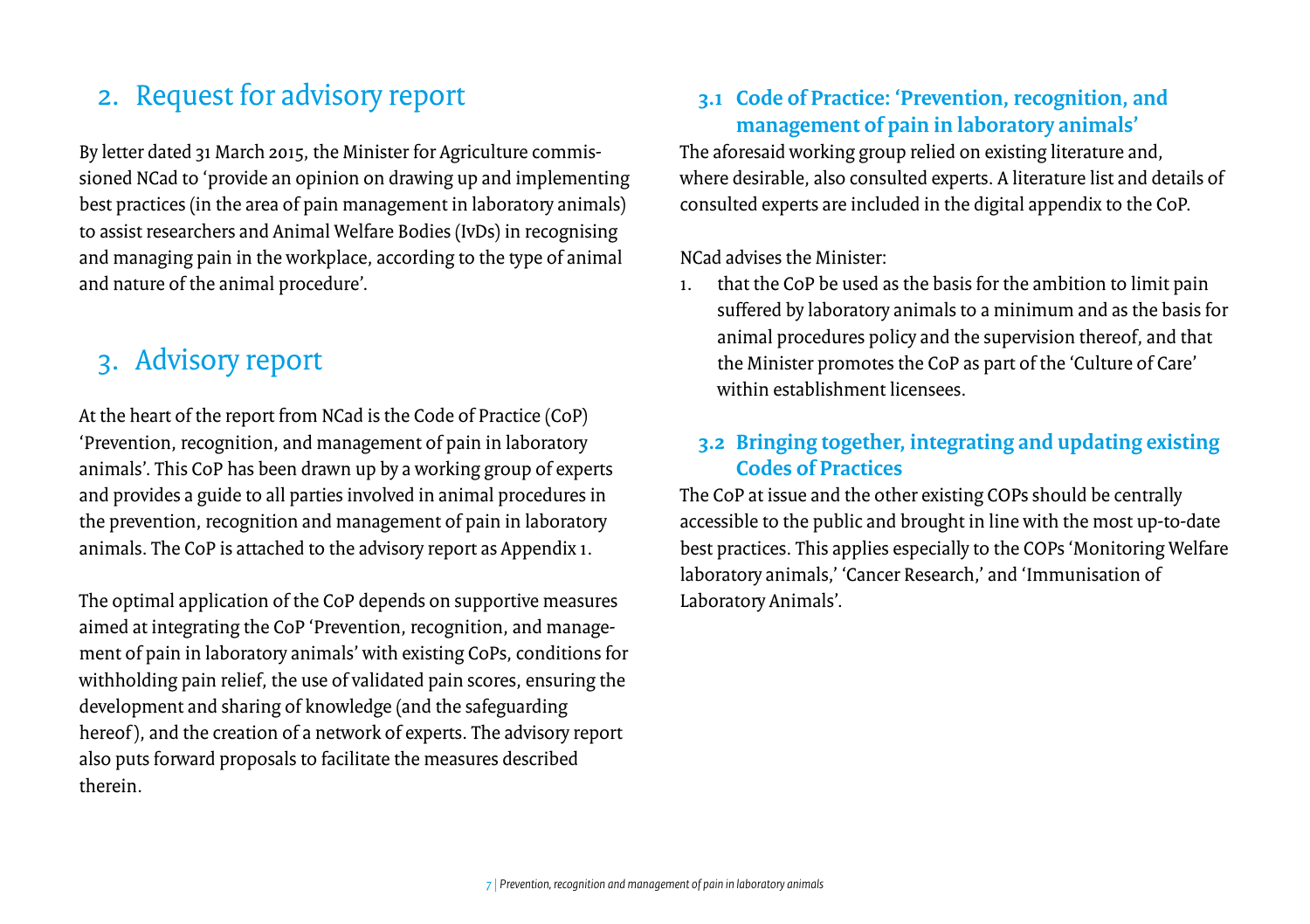<span id="page-7-0"></span>The advice of NCad to the Minister in this regard is:

- 2. to bring the CoP 'Prevention, recognition, and management of pain in laboratory animals,' and other current COPs within a future centralised data warehouse for animal procedures and alternatives for animal procedures<sup>1</sup>.
- 3. to bring current Dutch CoPs and in particular the CoP 'Monitoring Welfare,' the CoP 'Cancer Research,' and the CoP 'Immunisation of Laboratory Animals' in line with the CoP 'Prevention, recognition, and management of pain in laboratory animals and update them where appropriate.
- 4. to update the CoP 'Prevention, recognition, and management of pain in laboratory animals' as and when new information so requires<sup>2</sup>.
- 5. to introduce this CoP via NCad in European consultations in the context of the desire for harmonisation between EU Member States and to use it in a wider internationally-supported CoP 'Prevention, recognition, and management of pain in laboratory animals'.

## **3.3 Withholding pain relief**

Research involving procedures on laboratory animals is based on the principle of adequate pain prevention and – if necessary – pain management. However, there may be compelling arguments for withholding pain relief.

In such cases NCad advises that the CCD:

- 6. requires researchers to provide properly supported arguments justifying the decision to withhold pain management. Conditions are set out in the substantiation of the advice and in the CoP;
- 7. focus attention on the non-pharmacological management of pain, for example by improving living space or the application of humane endpoints, as described in detail in the CoP;
- 8. keep a register of arguments for withholding pain management, those arguments that are deemed valid and the results of any additional studies requested by the CCD.

## **3.4 Pain scoring**

At present, there is no effective system within research using laboratory animals to translate clinical findings into an objective, standardised gauge of pain. An objective scoring system is important in the context of taking adequate measures to be able to prevent or manage pain.

In this regard NCad advises the Minister:

9. to commission a report into the objective assessment, standardisation and validation of a painscoring systems.

1 NCad advisory report 'Indicators, management, and utilisation of data for the monitoring of laboratory animal use and 3R alternatives, Part 1'.

2 The advice to bring this up to date also applies to the other current CoPs.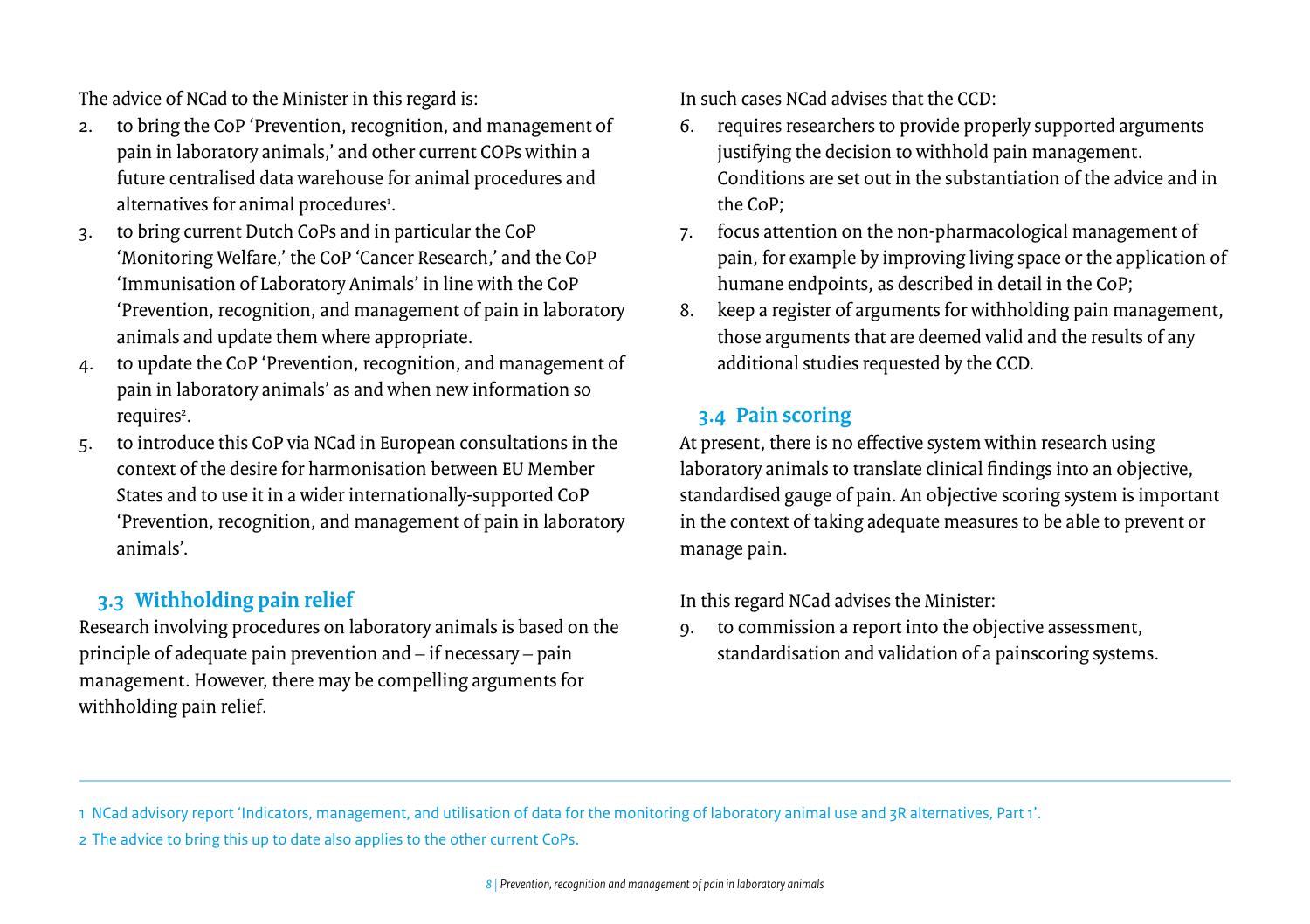## <span id="page-8-0"></span>**3.5 Acquiring, sharing and safeguarding knowledge**

A survey conducted by the working group (see Appendix 2, report entitled 'Research to advance knowledge of pain recognition and management in laboratory animals') amongst groups that work with laboratory animals revealed the need for additional training in pain recognition and pain management per animal species.

### NCad advises that the Minister:

10. make the relevant curriculum committees responsible for ensuring that existing courses include sufficient focus on pain recognition and management, that the provision of continuous education with regard to pain recognition and pain management is where necessary updated in line with, and responds to, the identified need for image materials and e-learning modules.

### **3.6 Knowledge network**

There is a clear need amongst IvDs, Animal Experiments Committees (DECs) and veterinarians for a centralised point of contact for questions and information about pain recognition and pain management.

NCad advises that the Minister:

11. promote the creation of a network of experts with a centralised point of contact. To this end, NCad is prepared to take the lead in bringing about cooperation with other EU Member States with the ultimate goal of creating a European knowledge network.

## **3.7 Budget**

To be able to implement the advice listed under one to eleven, above, NCad advises that the Minister:

12. ensure there is an available budget in the years ahead to achieve the goal of limiting all forms of pain in animal procedures as much as possible, as advised in this advisory report.

## 4. Reasons for advice

This chapter sets out a more detailed reasoning for the above suggestions and recommendations of NCad for the prevention, recognition and management of pain.

In its work, the working group appointed by NCad consisting of experts in the field relied on existing literature and, where desirable, also consulted other experts. A list of the experts consulted and an up-to-date literature list are available on the digital appendix (more detailed information concerning the advice and CoP).

## **4.1 Code of Practice: Prevention, recognition, and management of pain in laboratory animals**

### *4.1.1. Principles/context*

The principle underlying the CoP is the acknowledgment that during an animal procedure animals may suffer pain. In drafting the CoP, available knowledge in the field of pain prevention, pain recognition and pain management was used. The distinction between pain and distress is defined. The legal standards applying to the prevention and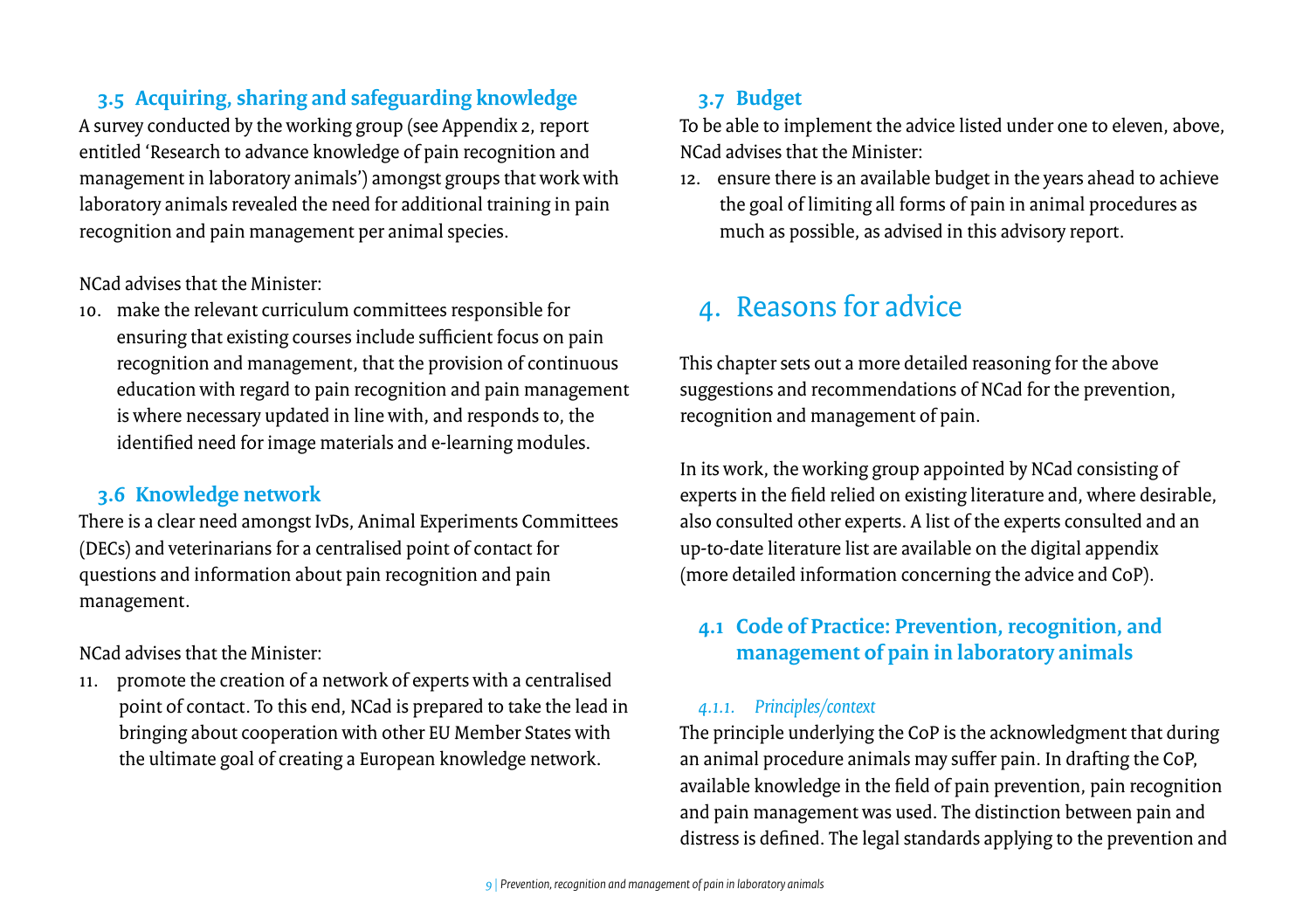<span id="page-9-0"></span>management of pain in laboratory animals are listed and the moral consequences of pain (principles of analogy and precaution) are explained. Attention is paid briefly to the various types of pain and the consequences for the animal and the research according to whether or not pain relief is provided. This is followed by an in-depth descriptionof the responsibilities of the various categories of experts involved in the animal procedures and the responsibilities for each category.

### *4.1.2. Guidelines*

The ambition of the policy of the Ministry is to limit all forms of pain in animal procedures to a minimum. The CoP 'Prevention, recognition, and management of pain in laboratory animals' can lead the way in this regard. The CoP is a set of guidelines for the optimum, efficient application of measures to prevent, recognise and manage pain with the aim, where possible, of preventing the distress of the animals. The CoP is intended for persons involved in designing and conducting animal procedures, such as animal care takers, biotechnicians, zoological analysts and researchers. In addition, the CoP provides guidance to persons and bodies with a supervisory function, that assess protocols and projects and that advise researchers: IvDs, NVWA, designated veterinarians, CCD and DECs.

The CoP is concise and general. Additional information is available on the NCad website. The CoP:

1. requires a best-efforts obligation of anyone involved in the design, assessment, conduct and supervision of animal procedures. The Code aims to provide practical recommendations for the prevention, recognition and management of pain in

laboratory animals. These recommendations are in line with current laws and regulations and based on the most up-to-date ideas of experts;

- 2. applies to all forms of pain for all types of laboratory animals, irrespective of their cause, duration and intensity, within the relevant definition of 'pain';
- 3. describes the attention to be given to pain during the various phases of the research (from planning the animal procedure to its conduct, and retrospective analysis). This CoP also deals with pain during the pain-critical phases of the animal procedure, such as:
	- a.) perioperative and postoperative care, infections, etc. and
	- b.) pain during the conduct of the experiment (in particular where it is anticipated that pain will be greater during the experiment).

Also identifies the relationship with best practices with regard to applying humane endpoints;

- 4. describes the responsibilities of the parties involved, such as the IvD, the DEC, the veterinarian, the researcher, the biotechnician, the animal care taker, the institution's management and the CCD.;
- 5. makes recommendations for a step-by-step process for pain recognition, focusing on clinical and other observations and their frequency, the use of scoring sheets and training of the relevant parties. Additional information about pain recognition is available on the NCad website;
- 6. contains a pain management indicator (digital appendix to the code) to help in standardising the application of pain prevention and pain management in animal procedures. The Code also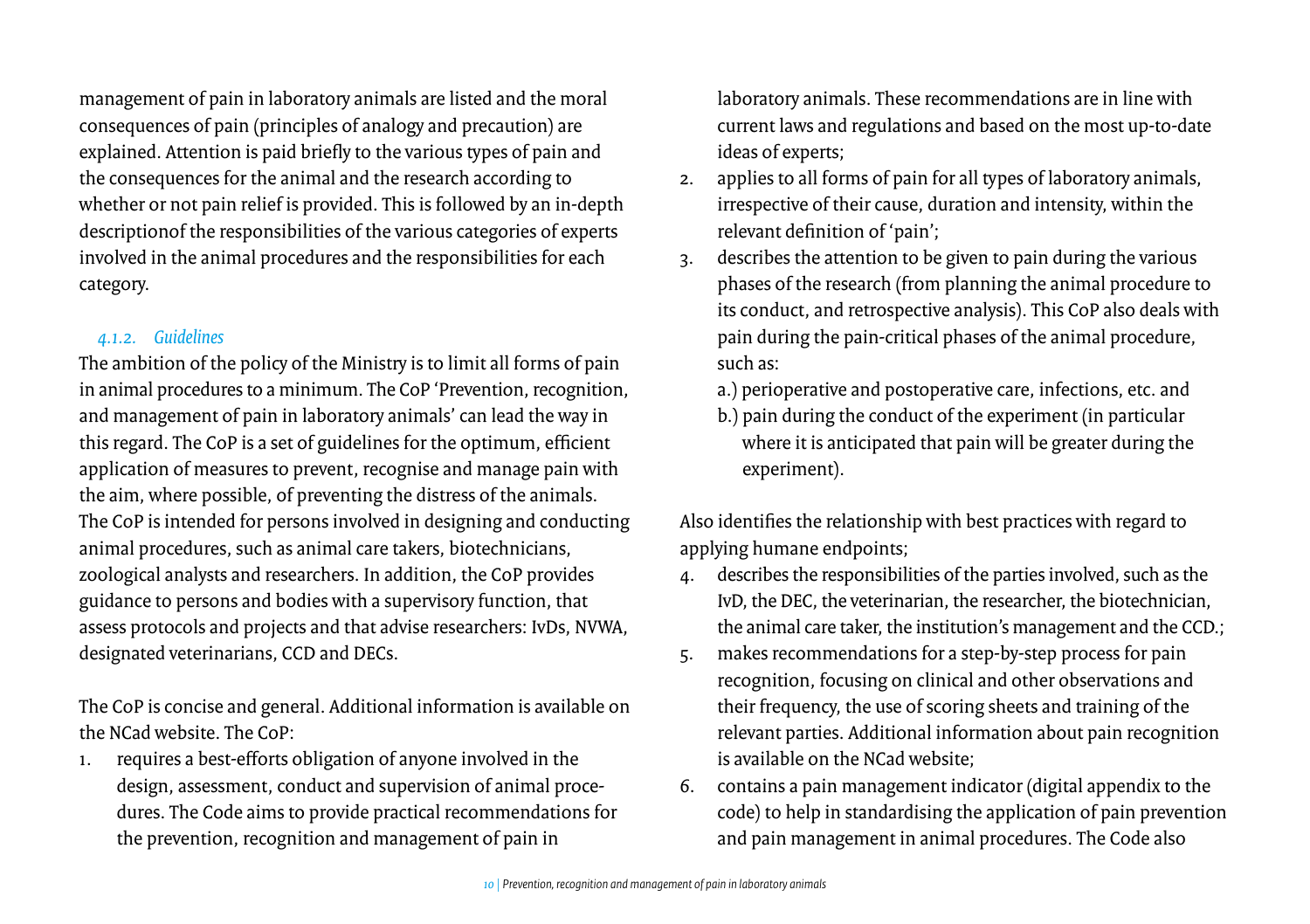<span id="page-10-0"></span>covers the influence of pain and pain management treatments and sets conditions for situations in which pain management is withheld. More detailed tables are included in the digital appendix of the CoP.

### **4.2 Harmonisation and updating of codes**

The intention is for the CoP 'Prevention, recognition, and management of pain in laboratory animals' to be regularly updated, which entails an update of the CoP whenever any scientific developments, practical experiences or regulatory changes so dictate. As authorities that could assist in updating the CoP, the NCad would suggest, for example, the umbrella platform of the IvDs or the central platform of experts in the field of pain management.

During the formulation of the advice it became apparent that pain and aspects indirectly related to pain, such as monitoring of the welfare of laboratory animals, are not separable considerations. The optimal management of pain therefore demands that the guidelines of current CoPs are also followed. Examples include the COPs 'Monitoring welfare of laboratory animals,' 'Cancer Research,' and 'Immunisation of laboratory animals'. Certain parts of these Codes have become dated as a result of the progress made in scientific knowledge, changes in awareness and amended regulations. If the intention is that the CoP 'Prevention, recognition, and management of pain in laboratory animals' should be a living document, then the same must apply to the other identified COPs, and regular updating is necessary for them to be in tune with current attitudes of experts regarding the matters of subject.

## **4.3 Withholding pain relief**

As a general principle, pain should be avoided wherever possible and, in all cases where this is not possible, pain should be limited as much as possible, by taking steps including non-pharmacological measures. NCad acknowledges that in some cases there could be arguments for not applying pain management, for example in cases where pain is the subject of the research, or where pain relief would influence the readout parameters of the research (see box on page 12). NCad recommends that the arguments must be clear and compelling to justify such a choice. One might consider here the justification for withholding pain relief by means of an additional literature study, the conduct of a pilot study and/or the addition of extra groups receiving pain relief to the first experiment or experiments forming part of the project.

It is important that the DEC and/or CCD should consult experts on the drawing up of the right conditions and the right way to interpret the arguments put forward by researchers. The CCD is advised to keep a register of arguments for withholding pain management, those arguments that are deemed valid and the results of any additional studies. This information must be made available to the experts network, the IvDs, DECs and those that solicit project proposals, so that a retrospective analysis can indicate whether the CoP needs to be adjusted.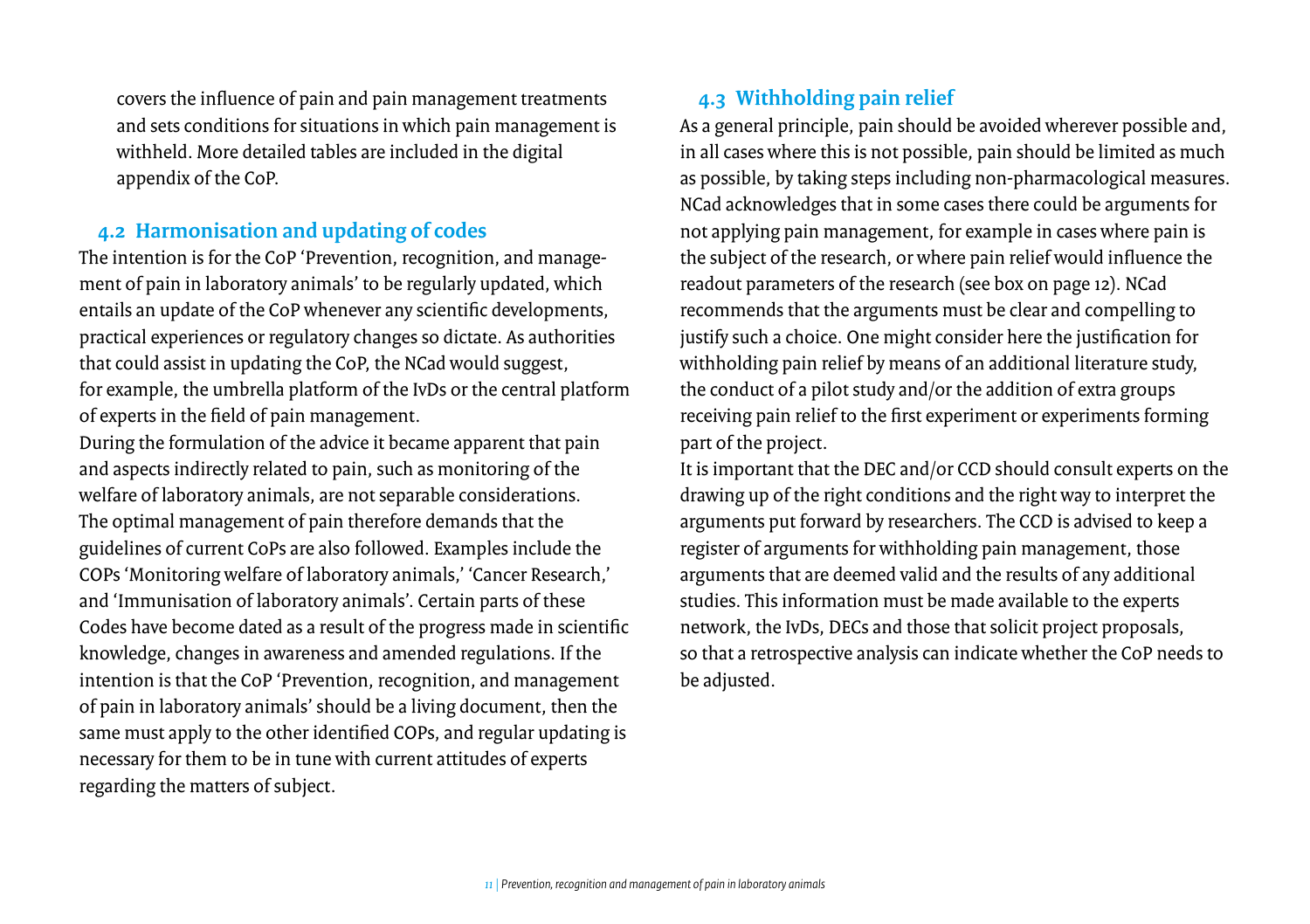<span id="page-11-0"></span>**Examples of the possible contraindication for pain relief based in part on moral considerations.** 

- Research that studies the phenomenon of pain, including the assessment of the efficacy of new pain relief;
- Research in which the administration of short-term pain (e.g. in the form of an electric shock) is used to condition the animals;
- If the administration of pain relief leads to greater harm to the animal's welfare than results from the pain itself;
- If the pharmacological profile of the pain relief has a greater effect on the relevant read-out parameters than the pain itself. In such a case, the influence should be documented per research question and where necessary supported by data from additional studies.

*N.B. the withholding of pain relief does not affect the requirement at all times to make maximum use of non-pharmaceutical pain management.* 

### **4.4 Validated pain scores**

Proper monitoring of welfare and pain recognition form the basis for adequate measures to prevent and manage pain. The CoP needs to be made more robust in respect of the standardisation and validation of clinical signs for pain recognition. Unlike human healthcare, there are currently no properly validated pain scores developed for use in laboratory animals. There is a need for information on the existing scoring systems and to which extent these have been validated. Additional research is requited to determine this..

**4.5 Developing, sharing and safeguarding knowledge**  Further to the previously-mentioned survey by Hellebrekers<sup>3</sup>, the working group appointed by NCad conducted a survey amongst researchers, biotechnicians, animal care takers, laboratory animal experts and designated veterinarians. A questionnaire was also sent to the coordinators of courses for biotechnicians, zoological analysts and animal care takers, and courses for researchers engaged in designing projects and animal procedures. In-depth interviews were conducted with a small number of respondents. The aim of all this was to increase understanding of the points of view of these persons regarding the existing knowledge within the workplace and the information concerning pain recognition and pain management offered during the said courses. Opinions were also sought on the desirability of continuing education in this field. The results of this questionnaire and the interviews are set out in the report 'Research to advance knowledge of pain recognition and management in laboratory animals,' published on the NCad website.

Just under half of the respondents working with laboratory animals consider that they received insufficient information during their education. In particular, they lacked information about, and practise in, recognition of pain in various animal species. However, this deficiency in information was compensated over the years through work experience and/or attendance at symposiums, workshops or themed days. There is a clear need for continuing education and a need for practical, animal-specific training in pain recognition. There is also a wish to use visual materials and score forms. There is a need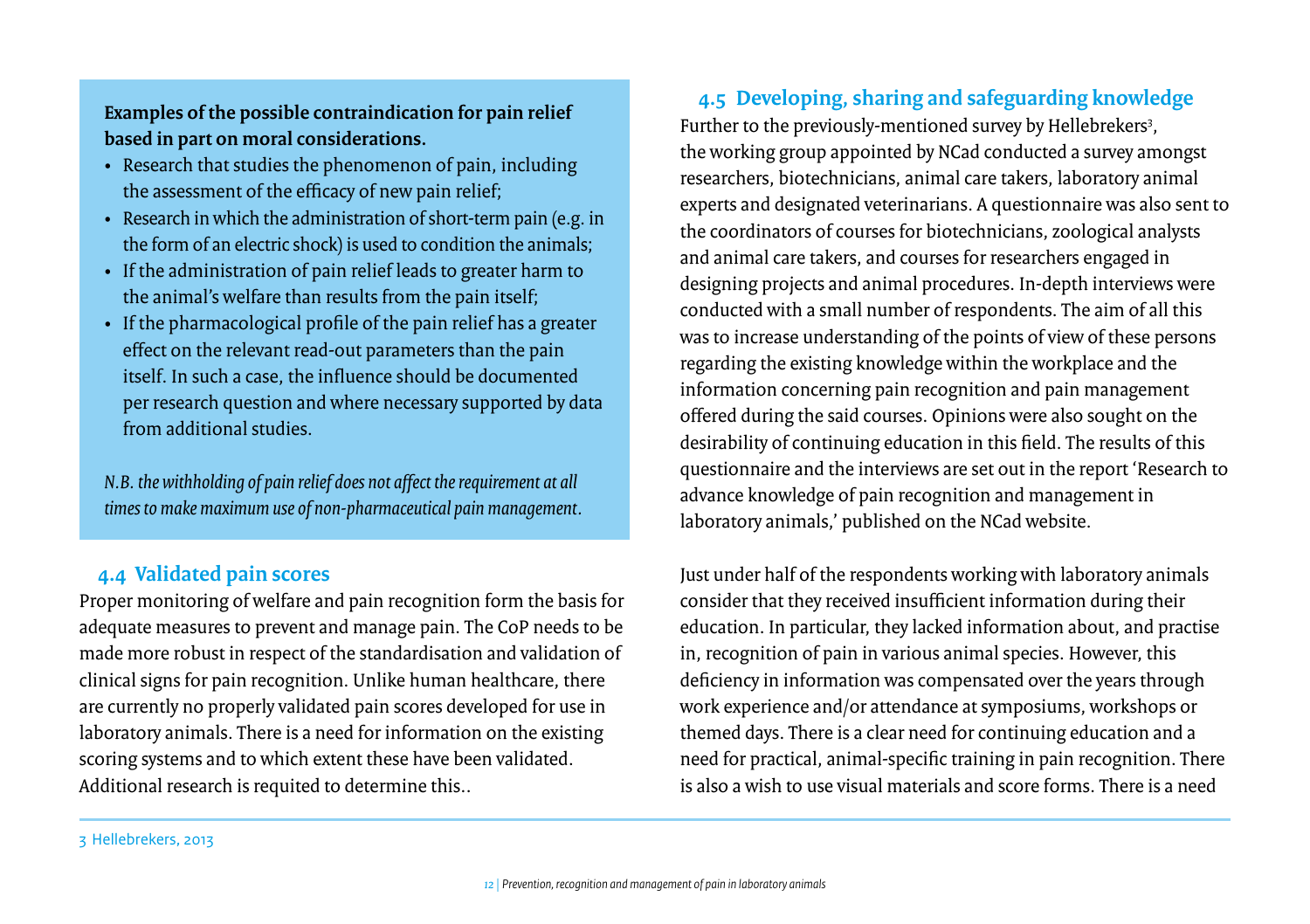<span id="page-12-0"></span>for theory-driven training for pain recognition in combination with various pain management methods, medicines, their effect and duration of effect on the different animal species.. Researchers also have a special need for information relevant to the experiments that they design and conduct themselves.

All course coordinators also think that continuing education is necessary. Approximately one half of them consider that there should be the use of visual materials practical trainings and e-learning modules when educating participants on pain recognition.

With the coming in to force of the amended Experiments on Animals Act (*Wet op de dierproeven* [Wod]*)* researchers that set up a project or animal procedures, and biotechnicians must have specific knowledge about the animal species with which they work. This includes specific knowledge of pain recognition and pain management per animal species. The expectation is that this will improve specific knowledge of pain recognition and pain management per animal type during education in this field.

Continuing education can largely be provided by persons in the field, alone or in collaboration with educational institutions. At present, pain management and pain recognition are infrequently the subjects of symposiums, conferences and themed days organised within the field, although occasionally there are exchanges of knowledge and expertise between the professions working within various institutions and departments.

Pain recognition and pain management should be part of continuing education. A broader, better-structured availability of continuing education is beneficial. For such purpose, there is a desire for more and better visual materials, e-learning modules and scoring forms.

The website intended to supplement the CoP with more detailed information must be designed so that it can play an important role for existing courses and for the various types of continued education. Visual materials need to be provided via the website for training in pain recognition amongst various animal species. Existing and future e-learning modules should also be available via this website.

## **4.6 Network of experts**

There is a need for a central contact point in the field of pain recognition and pain management of laboratory animals (for example, a university department) where Animal Welfare Bodies (IvDs), veterinarians, Animal Experiment Committees (DECs) and other involved parties can put questions and request information. This need is recognised by the various experts in this field. This central contact point should form part of a virtual network of experts -perhaps international - taking the form, for example, of second and third-line4 support. Via the knowledge network, professionals can be directed to specialist knowledge experts in the field of, for example, pain recognition and pain management for a particular animal species.

<sup>4 &#</sup>x27;Second-line' expertise means general specialist knowledge in the field of anaesthesia and analgesia. 'Third-line' expertise means specific specialist knowledge relating to, for example, management of pain of infrequently-used animal types and complex surgical interventions.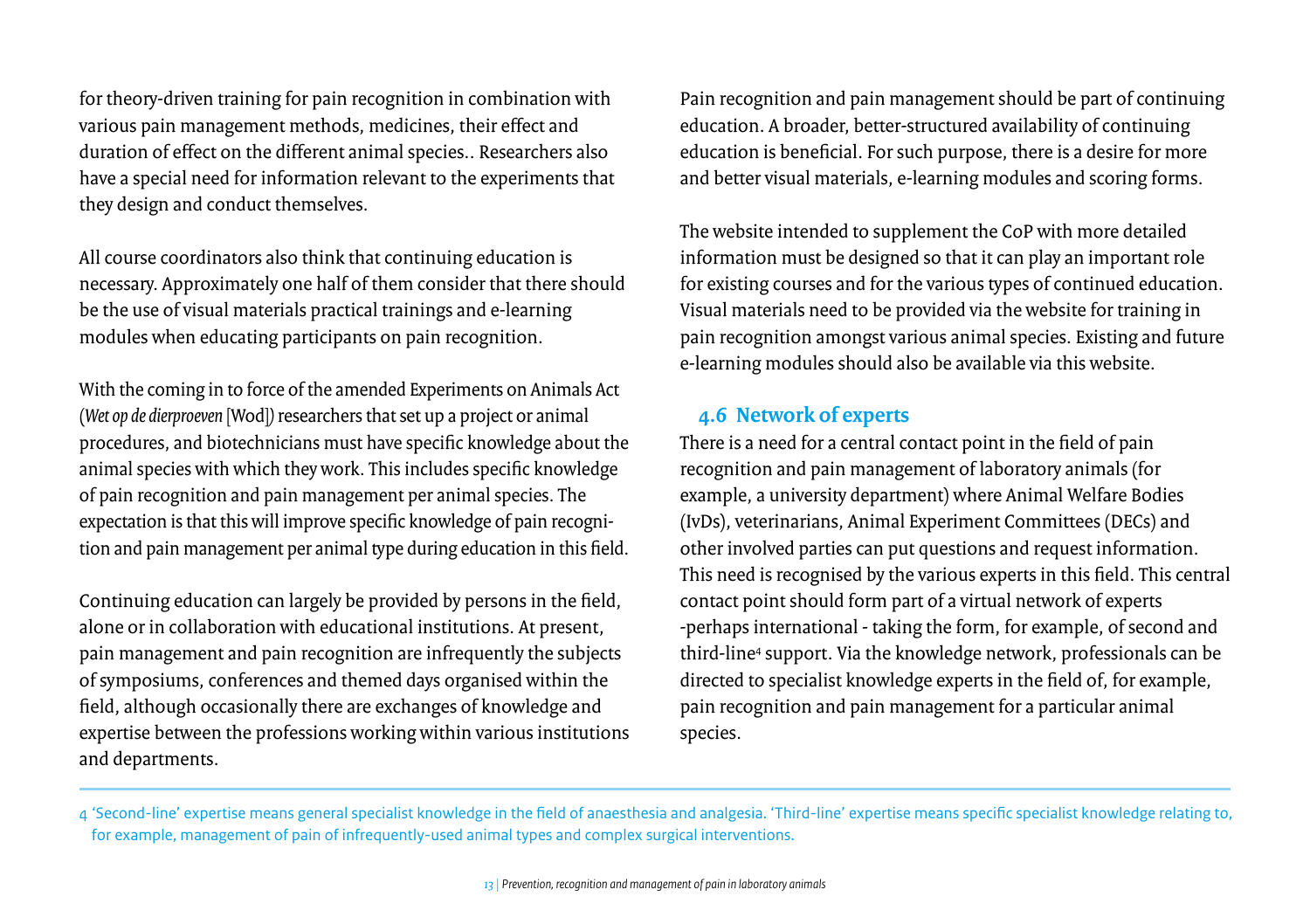## <span id="page-13-0"></span>**4.7 Budget**

To realise the ambition of limiting all forms of pain in animal procedures to a minimum, as recommended in this advisory report, there needs to be a relevant stimulus budget for this specific purpose available at the start-up phase within the Ministry's research programming. The advice is to set aside enough funding within the budget allocated for 2017 and successive years.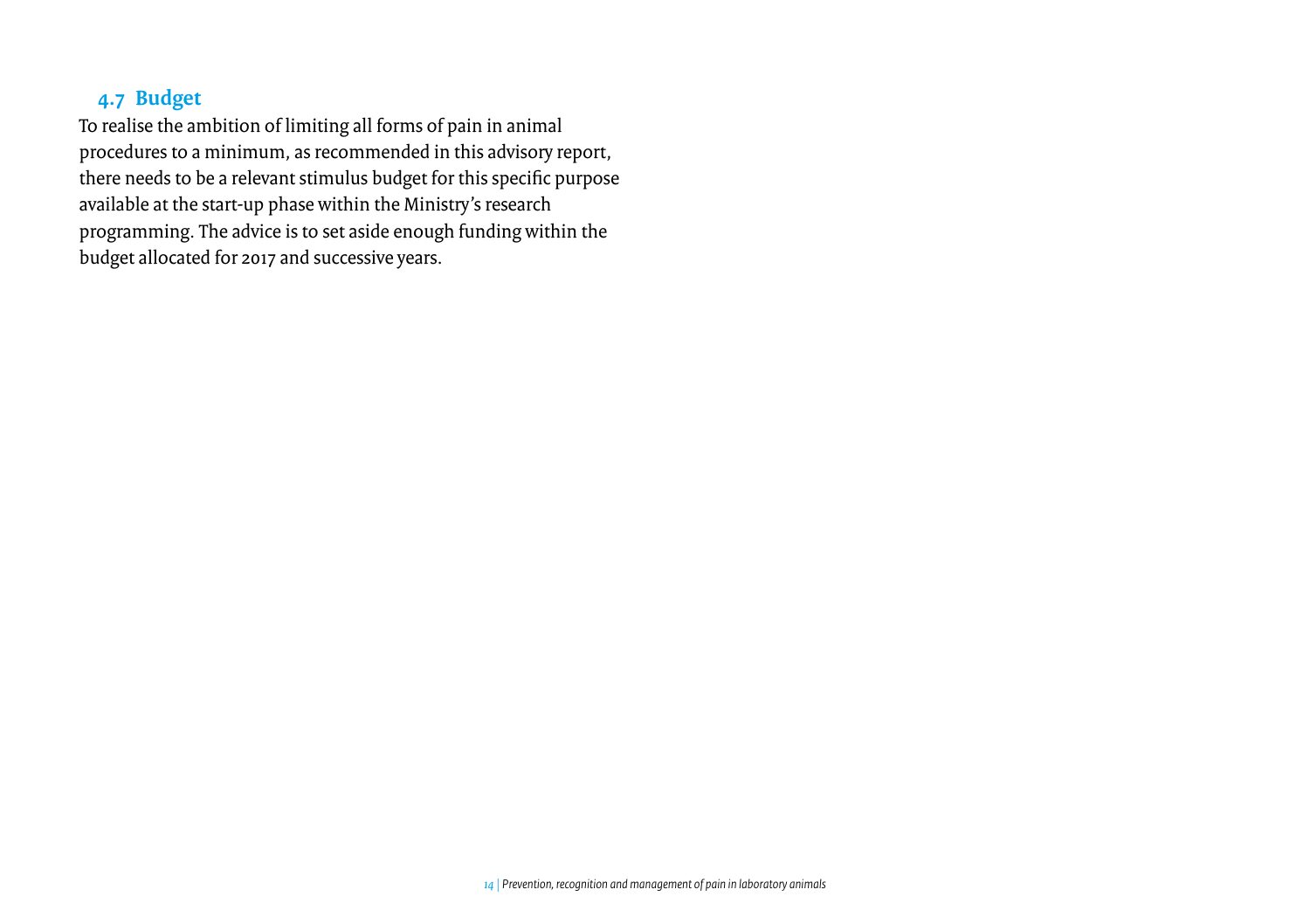# <span id="page-14-0"></span>Appendix 1: Code of Practice 'Prevention, recognition, and management of pain in laboratory animals'

### **Summary**

## **1 Ambition**

This Code of Practice (CoP) 'Prevention, recognition, and management of pain' is intended for all persons involved in the design, assessment, conduct and supervision of animal procedures: the establishment licensee, Animal Welfare Body (IvD), designated veterinarian, researcher, biotechnician, zoological analyst and the laboratory animal care taker.

## **2 Explanation**

This CoP is concerned with all forms of pain and not only focused on post-surgical pain. It aim to:

- a.) make pain prevention, pain recognition and pain management an inseparable part of the design, assessment, conduct and supervision of animal procedures;
- b.) further optimise pain prevention, pain recognition and pain management;
- c.) reduce the percentage of animal procedures involving pain where pain management is not incorporated as part of the experiment.

The overarching ambition is to limit all forms of pain in animal procedures to a minimum.

## **3 Best-efforts obligation**

All parties involved have an obligation within their specific roles to keep the distress suffered by the animal, including in terms of pain, to a minimum. This requires the best efforts of all those involved.

## **4 Analogy/precaution**

In cases where it is unclear whether an animal has pain, the design and assessment of animal procedures must be guided by the analogy principle: animals share the same experiences as humans, unless there is demonstrable evidence available to the contrary. In cases in which the analogy principle is insufficient, the precautionary principle may also be applied. According to the precautionary principle, in the absence of any scientific consensus as to the presence or absence of pain, it will be assumed that the animal has pain.

## **5 Pain management: when to use/not use?**

Moral and statutory reasoning: underlying principles are the intrinsic value of the animal and the obligation not to let the individual animal suffer unnecessarily, or to limit its amount of pain, suffering, fear and ongoing injury to a minimum.

Scientific reasoning: pain can lead to patho-physiological changes that influence experiments in a complex and uncontrolled way. This applies in respect of acute pain, pain immediately following an intervention and chronic pain. Pain can have a greater influence on the outcomes of an experiment than where controlled pain relief is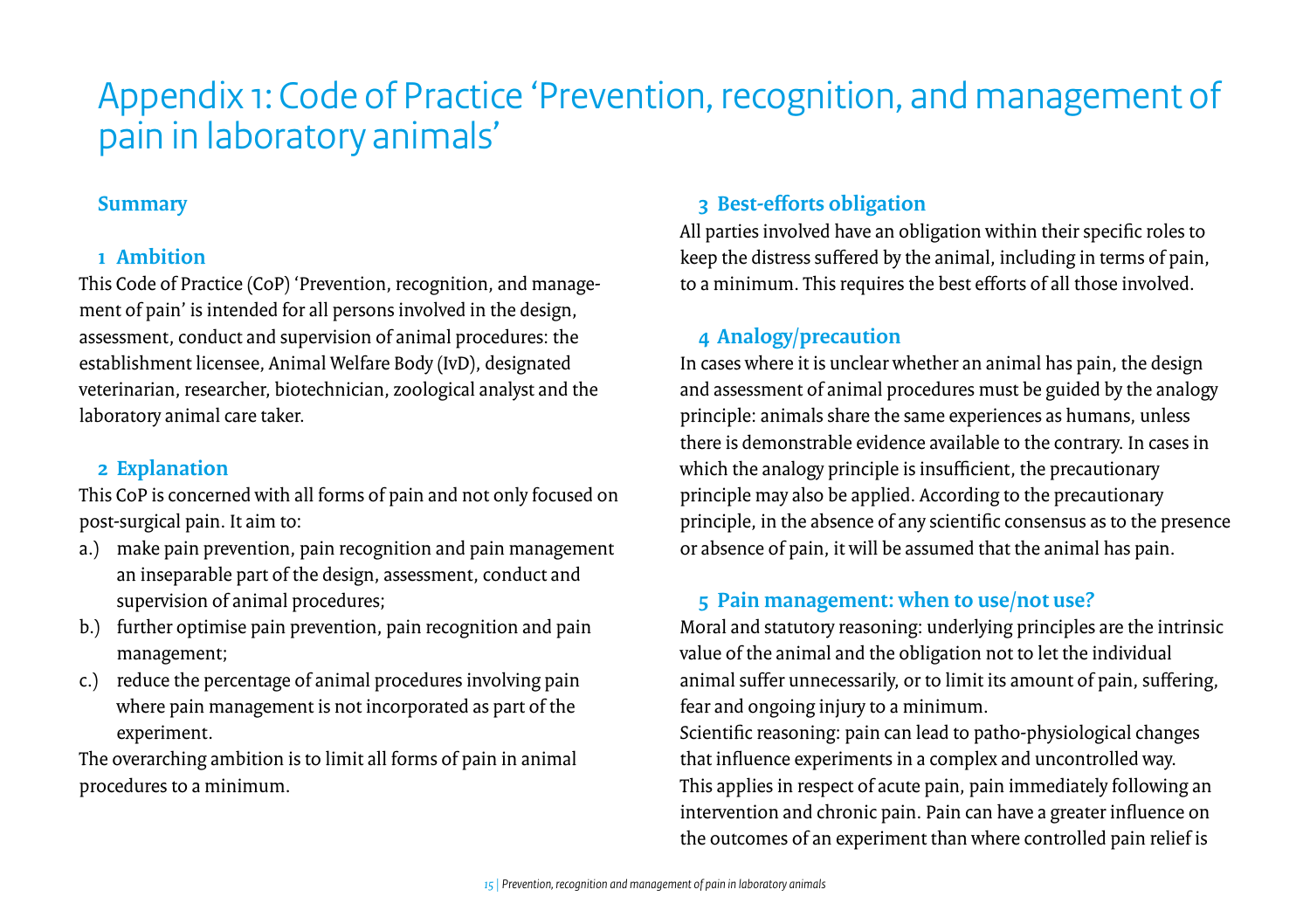administered. Where pain management is to be withheld despite the presence of pain, specific arguments to support this are necessary, and must be agreed to, in both the work protocol (by the Animal Welfare Committee [IvD]) and in the project proposal (by the IvD, Animal Experiment Committiee [DEC] and Central Authority for Scientific Procedures on Animals [CCD]).

### **6 Pain recognition**

A step-by-step pain recognition process, properly prepared, is necessary: knowledge of species specific factors, standardised observation process, appropriate to the respective phases of the animal procedure and with minimal effect on the behaviour of the animal. The use of scoring lists and the assessment system are as described in this CoP*.*

## **7 Pain prevention and management: more than just the administering of analgesics**

In its widest sense, pain management involves not only the use of painkillers (analgesics), but also other medication and other measures such as the use of aseptic and antiseptic processes and adapted animal housing. Optimal pain management is achieved firstly through the preventive and perioperative, multimodal administering of pain relief, according to the expected extent and duration of the pain, and secondly through knowledge and expertise in aseptic, refined surgical techniques and the recognition and management of pain.

## **8 Education**

All persons engaged in the prevention, recognition and management of pain should have the most up-to-date knowledge in this field and the relevant skills. The licensee must ensure that staff receive a sufficient level of continuing education.

## **9 A humane endpoint (HEP)**

A HEP will be delivered to prevent or bring an end to pain. A HEP should be delivered:

- a.) if an upper threshold for pain for a procedure is exceeded;
- b.) if the scientific endpoint is reached; or
- c.) if the scientific endpoint can no longer be achieved whilst the animal is suffering pain/distress.

**If in doubt as to compliance with this code, you should contact the Animal Welfare Body (IvD).**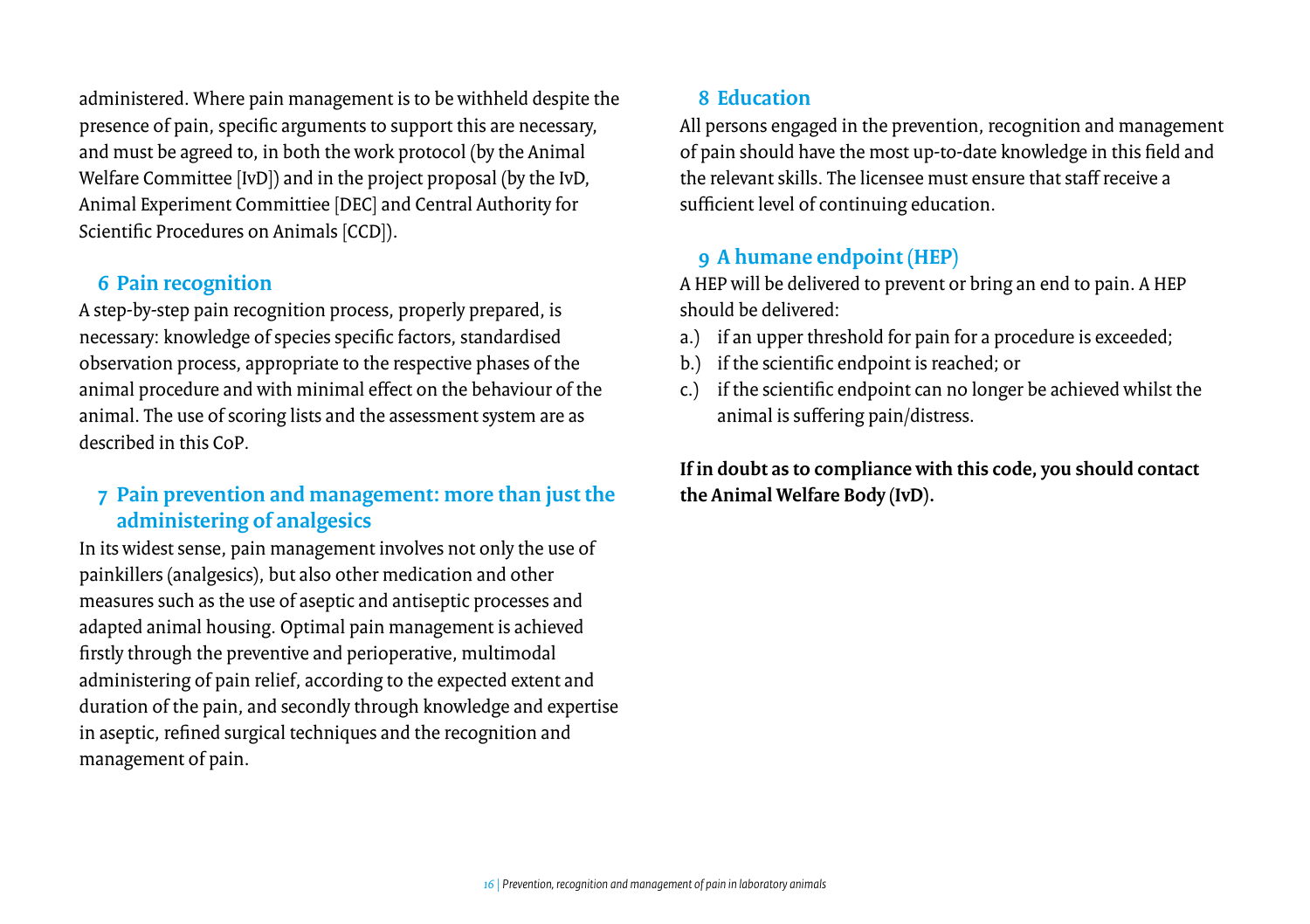## **Code of Practice 'Prevention, recognition, and management of pain in laboratory animals'**

#### **Contents**

| 1. Ambition                                                   | 17 |
|---------------------------------------------------------------|----|
| 2. Explanation of terms                                       | 18 |
| 3. Best-efforts obligation                                    | 19 |
| 4. Analogy/precautionary principles                           | 23 |
| 5. Pain management: reasons to administer/not administer?     | 24 |
| 6. Pain recognition                                           | 25 |
| 7. Preventing and managing pain: more than just administering |    |
| analgesics                                                    | 26 |
| 8. Education                                                  | 30 |
| 9. A humane endpoint (HEP)                                    | 30 |
| References                                                    | 31 |

This CoP is intended as document that sets out at any point in time to be a refelction of actual knowledge and experience in the field of prevention, recognition and management of pain. The most recent version of the CoP should be consulted here: *http://english.ncadierproevenbeleid.nl/* In various parts of this CoP there are references to digital appendices. These appendices can also be found at *http://english.ncadierproevenbeleid.nl/*. The doses and dosing intervals specified in this CoP are recommendations based on current knowledge. When drawing up an anaesthesia and pain relief protocol, it is therefore always important to consult with the Animal Welfare Body (IvD) and/or the designated veterinarian.

## 1. Ambition

## **Ambition and target groups**

The possibility that animals used in animal procedures could suffer distress is an inherent part of such procedures. 'Distress' is a wider term and is not always caused by pain. It can also be caused by acute or chronic stress, fear or the dysfunction of organs. This Code of Practice (CoP) focuses only with the prevention, recognition and management of pain in laboratory animals.

The CoP 'Prevention, recognition, and management of pain in laboratory animals' offers practical recommendations to all persons involved in the design, assessment, conduct and supervision of animal procedures for prevention, recognition and management of pain in laboratory animals. These recommendations are in line with current laws and regulations and based on the latest opinions of experts.

The ambition of the CoP is:

- a.) to make pain prevention, pain recognition and pain management an inseparable part of the design, assessment, conduct and supervision of animal procedures;
- b.) to significantly improve pain prevention, pain recognition and pain management; and
- c.) to reduce the percentage of animal procedures involving pain where pain management is withheld as part of the experiment. The overall ambition is to limit all forms of pain in animal procedures to a minimum.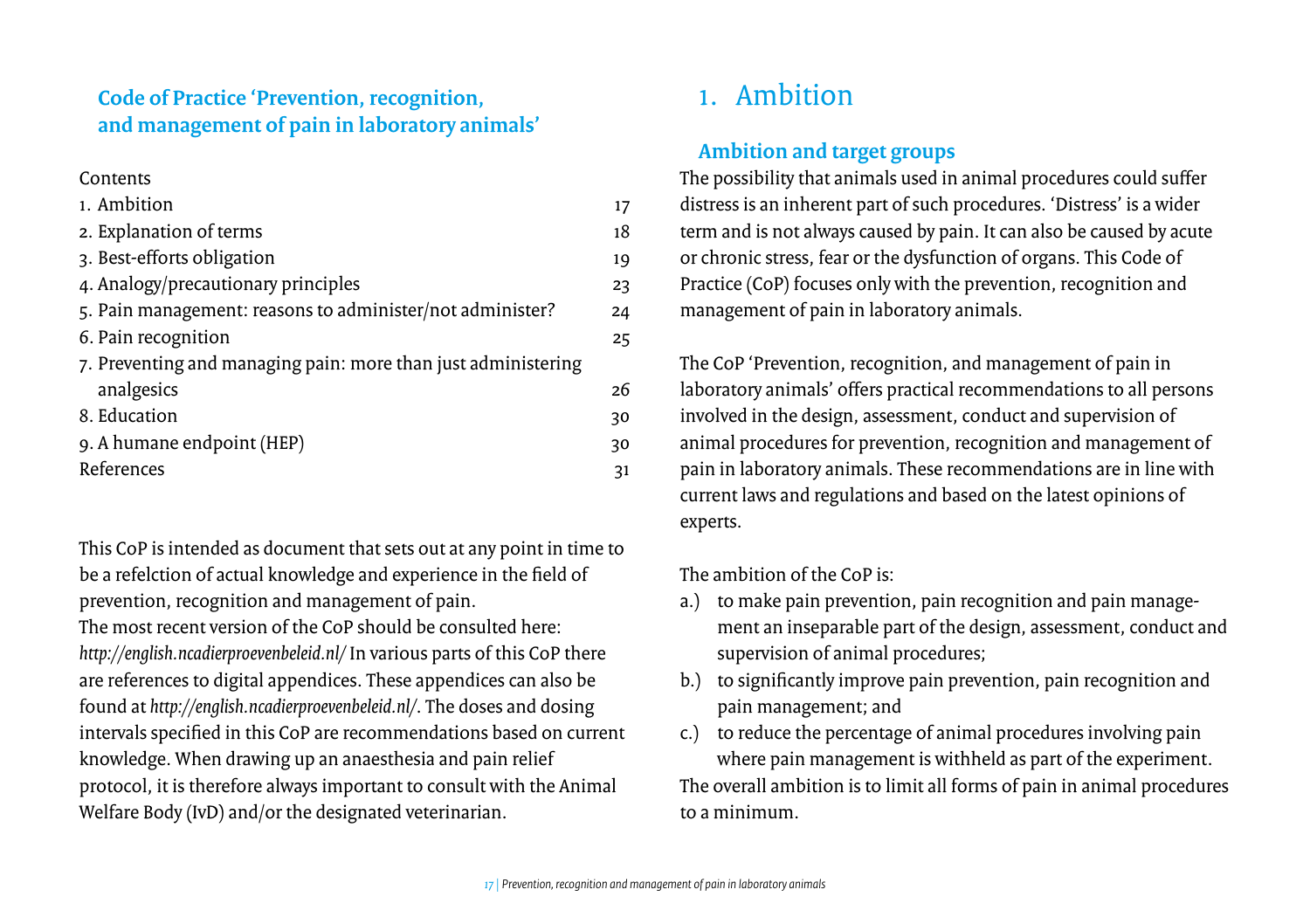## 2. Explanation of terms

Pain is often defined as 'an unpleasant sensory and emotional experience associated with actual or potential tissue damage'. (References: 1) The inability to communicate verbally and the absence behavioural changes do not exclude the possibility that an individual can suffer pain.

### **Types of pain**

The impact of pain on animal welfare is closely connected with the duration and intensity of the pain sensation. This impact may also be affected by factors such as stress and fear. Humans tolerate pain much better where the pain is controllable and predictable, or if the pain is ultimately rewarded (such as the birth of a child). There are indications that this also applies to animals (References: 2).

A categorisation of pain is possible according to cause, duration and intensity. 'Cause' would include smaller or larger invasive or noninvasive procedures, infectious diseases, growth of a tumour and auto-immune diseases.

Under the heading 'duration,' the following categories may be identified:

- **Short-duration pain** (from a few seconds to tens of seconds), for instance the insertion of a needle for an injection.
- **Mid-duration pain** (from minutes up to a week), for instance post-procedural pain, usually combined with greater tissue damage.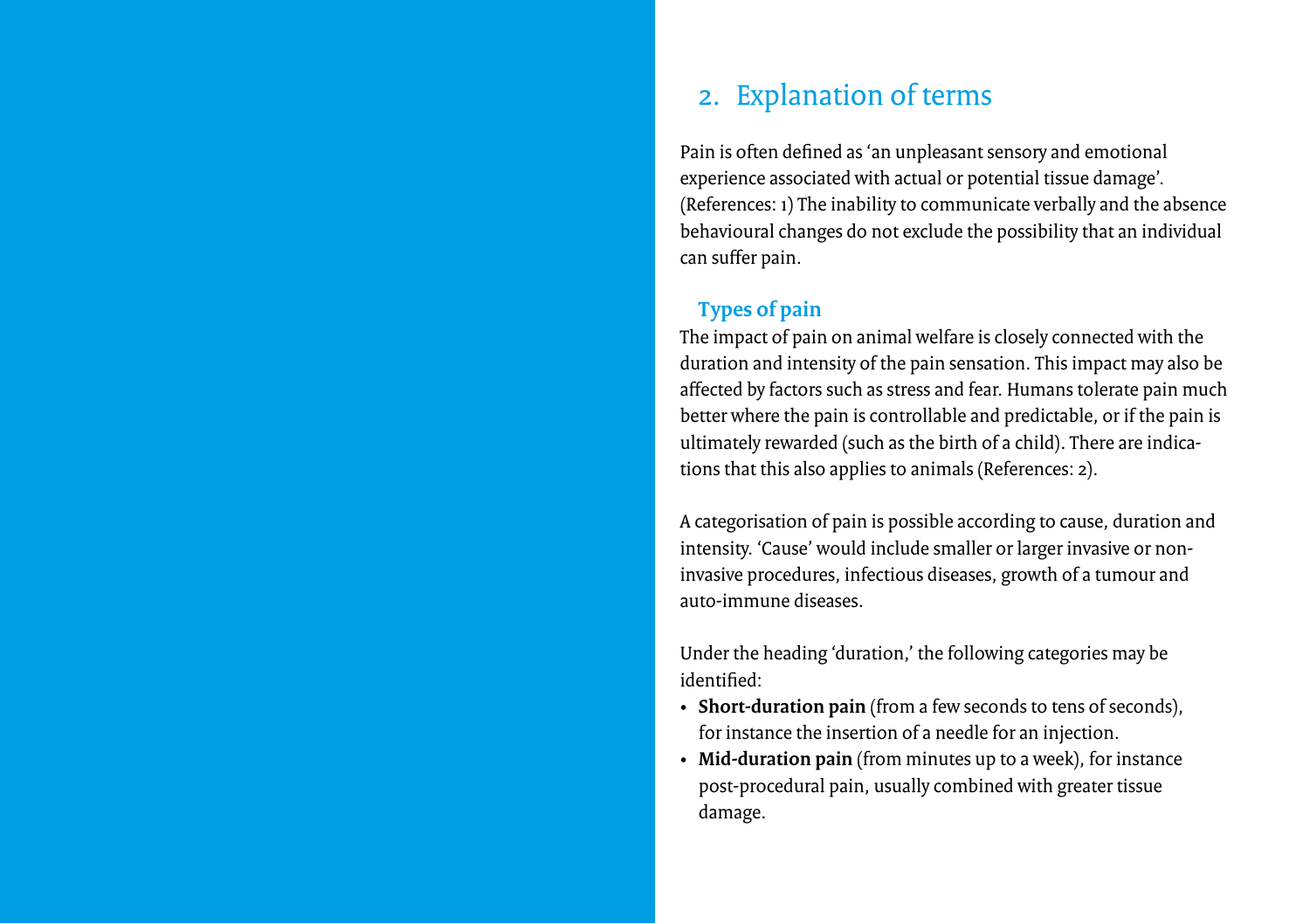• **Chronic pain** is for a long duration (weeks, months, years) and is usually a by-product of non-pain related research into, for example, disease models for diseases related to ageing or arthritis. Chronic pain is associated with tissue degeneration and destructive illnesses (osteoarthritis, cancer) and does not improve over the long term.

The *intensity* of the pain sensation will affect the nervous system in four different locations, i.e. the peripheral pain receptor (nociceptor), the spinal cord, the subcortical cerebrum, such as the brain stem and thalamus, and lastly the cortex. By shutting down the cortex, such as through general anaesthetic, an animal may be free of any pain during an invasive procedure because it is unconscious. However, because during this invasive procedure there is nociception (processing of pain stimuli) at the three other said locations, an animal that recovers from anaesthesia will experience a more intense postprocedural pain an if this nociception had been prevented with painkillers for the purposes of the procedure. This fact underlines the importance of preventive pain relief (=blockage of the nociception before the pain is induced) and the use of multimodal pain relief (=different groups of painkillers combined to dampen the nocicpetion at various locations) in procedures involving a high intensity of pain. In the case of other vertebrate animals such as fish and birds, the presence of nociceptors comparable with those of mammals has been demonstrated. Whether fish experience pain in the same way as humans and mammals is still the subject of debate. However, various types of fish have been shown to behave differently and/or exhibit unusual physiological reactions in response to the potential sensation of pain.

In laboratory animal research, a categorisation of seriousness of the research is usually based on distress, which is a much broader category than one based only on pain. Some examples in the grading of distress in the case of painful procedures are set out in the digital appendix to this CoP, *in which the pain is managed where necessary by use of analgesics and/or anaesthetics.* Many more examples (including examples of distress not caused by pain) are set out on pages 23, 24 and 25 of the Explanatory Memorandum to the registration of laboratory animals and animal procedures 2014 of the Netherlands Food and Consumer Product Safety Authority (NVWA [References: 3]) or Annex VIII of Directive 2010/63/EU of the European Parliament and of the Council of 22 September 2010 on the protection of animals used for scientific purposes (Text with EEA relevance)(References: 4).

The cause, duration and intensity of the pain, in combination with the pain prevention, pain recognition and pain management applied are important points to consider when estimating the degree of distress in the application for the project licence, the drafting of the work protocol and the subsequent registration of the actual distress suffered during the animal experiment.

## 3. Best-efforts obligation

All parties involved – the establishment licensee, the Animal Welfare Body (IvD), designated veterinarian, researcher, biotechnician, zoological analyst and laboratory animal care taker – have within their specific roles a best-efforts obligation to keep the distress suffered by the animal, including in terms of pain, to a minimum.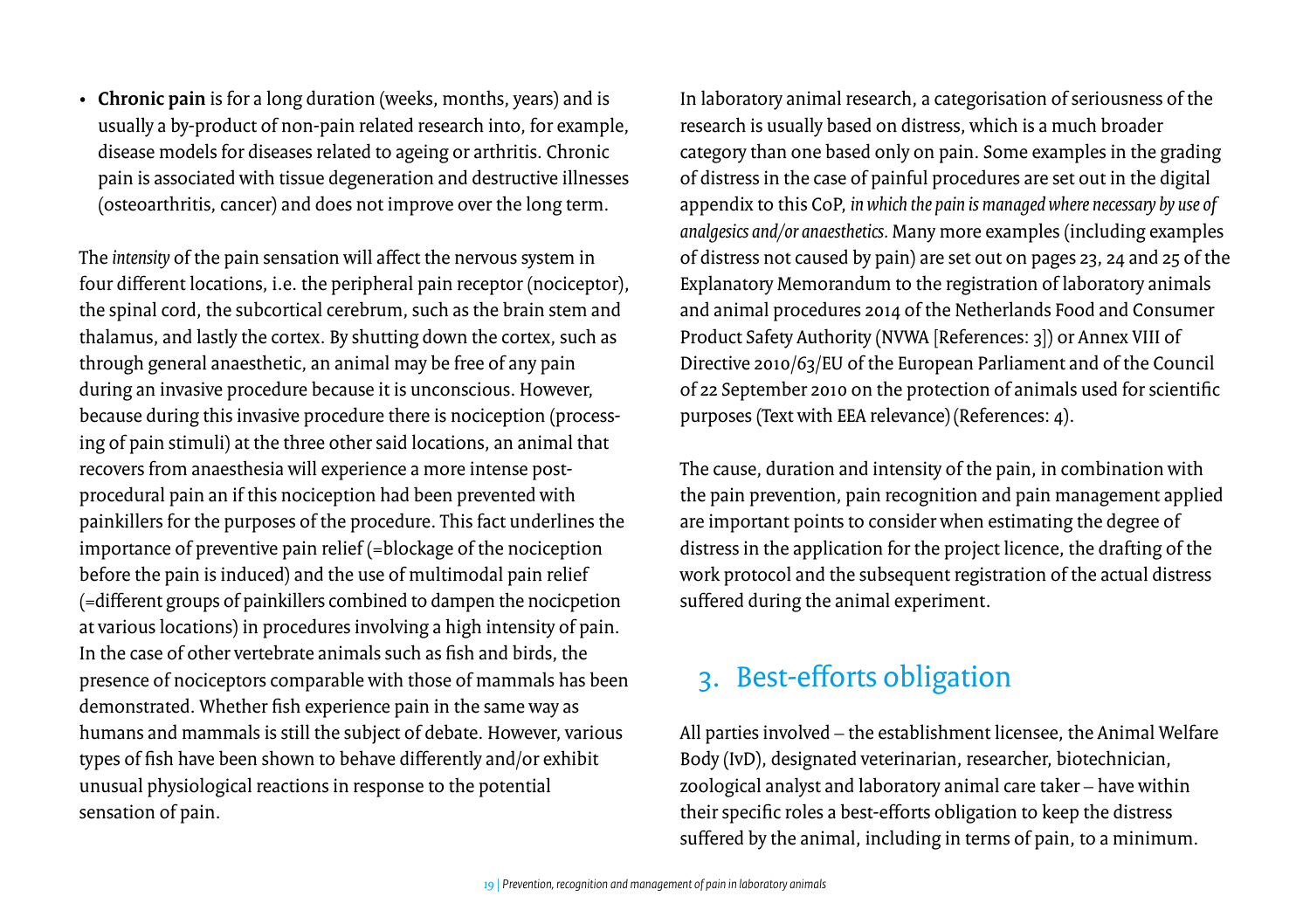## **Statutory framework**

The Experiments on Animals Act (*Wet op de dierproeven* [Wod]) has the primary purpose of protecting animals used for scientific or educational purposes. The Experiments on Animals Act therefore sets out clear rules aimed at preventing and minimising pain for laboratory animals (digital appendix of the Experiments on Animals Act, Part B). The definition of an animal procedure includes a threshold value for degree of pain: each use of an animal for one of the purposes listed in the Experiments on Animals act 'that can cause as much as, or more, pain, suffering, fear, or long-term damage as the injection of a needle in accordance with good veterinary science practice' is an animal procedure (References: 5). The elimination of pain through the efficient application of anaesthetics, analgesics, or other method, however, does not mean that such a procedure using an animal is no longer an animal procedure.

The Experiments on Animals Act also prescribes (appendix Wod, Part B) that the establishment licensee should have at its disposal one or more persons who:

- care for the animals and conduct the animal procedures;
- ensure that unnecessary pain, suffering, fear or long-term damage in laboratory animals is ended in a timely manner;
- ensure that a project is conducted in accordance with the project proposal;
- supervise the welfare of the laboratory animals.

It should also have at its disposal a designated veterinarian or other sufficiently qualified expert responsible for advising on the welfare and treatment of the animals.

An adequate basic education for each person involved and regular continuing education should ensure that these persons have the most up-to-date knowledge and skills.

### **Attention to pain during the various phases of the research:**

### **1. Designing the work protocol**

Before conducting an animal procedure, the responsible researcher/ performer should design a work protocol. The work protocol should be coordinated with the Animal Welfare Body (IvD) and the designated veterinary physician. The work protocol should focus sufficient attention on minimising the pain resulting from the treatment and interventions. For types of animal procedures that are conducted in a standard way, this method should preferably be described in a Standard Operating Procedure (SOP) in order to ensure an optimal, standardised pain relief. In the case of new types of animal procedures that could be conducted in non-standard ways, the method must be described in detail in the work protocol.

The work protocol should also clearly describe:

- what processes need to be conducted and when;
- who has what responsibilities, including the use of humane endpoints;
- which clinical effects to expect and when, and the expected progress of pain;
- how and when to prevent or manage pain (methods, dosage, points in time, methods of administration, care, animal housing);
- the method by which symptoms must be checked and frequency (e.g. every six, eight, twelve or 24 hours), as well as how such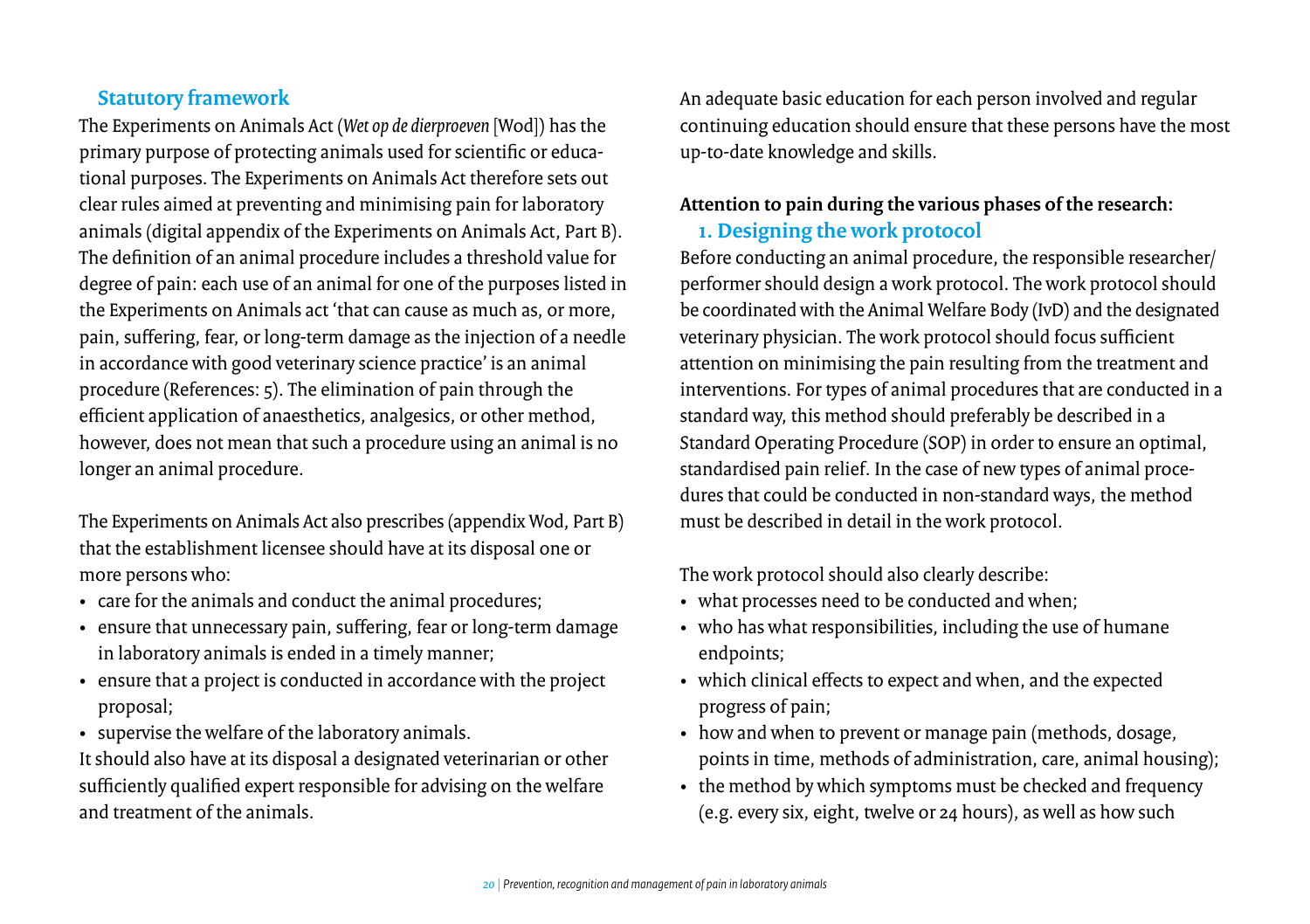frequency should be revised if the degree of pain increases and/or the criteria by which the humane endpoint draws near apply;

• what the criteria for applying the human endpoints are.

### **2 Conduct of the research**

The treatment and/or procedures carried out on the laboratory animals and the welfare effects thereof are to be recorded in the welfare logbook in accordance with the CoP 'Welfare Monitoring' (the original version is available in the digital appendix on the NCad website. It is expected that the CoP 'Welfare Monitoring' will be updated in the near future). It is important that this welfare logbook provides sufficient support to adequately safeguard animal welfare. In the context of painful interventions, this means that pain scores and procedures must be clearly recorded– with the aid, for example, of pain scoring lists – in combination with the administration of pain relief, so that the effectiveness can be subsequently determined.

### **3 Evaluation**

After completion of an animal procedure, the evaluation of the welfare logbook and the clinical scoring lists will establish for all involved parties whether the procedure was optimally conducted and whether the animal welfare and/or research can be improved in the future.

In addition, a periodic evaluation of procedural SOPs will also contribute to further improvement. In research involving new laboratory animal models and where problems occur during the procedure, it is recommended that a laboratory-animal pathologist be asked to research further, to find out more about the nature,

degree and duration of the distress and possibly also the possible causes of intercurrent problems, and to propose steps for prevention thereof.

### **Parties responsible for pain recognition and pain management**

*The establishment licensee and management of the animal facility* 

- provide a climate within which all persons are expert and engaged, and take responsibility for the animals' welfare (Culture of Care);
- Facilitate staff in enabling them to carry out their roles and responsibilities to the optimum: expertise, training, planning tasks, conduct of animal procedures and analyses.

### *The Animal Welfare Body (IvD)*

- obtains advice on anaesthesia and pain management from the designated veterinarian;
- reaches agreement with the researcher on the project proposal and the work protocols. A special focus for attention here is the prevention, recognition and management of pain, as well as the justification hereof in cases where pain management is withheld because this is not considered reconcilable with the aim of the procedure;
- supervises the conduct of the procedure, obtains information during and after the procedure about its progression and on the basis thereof discusses potential adjustments thereto with the responsible/performing researcher.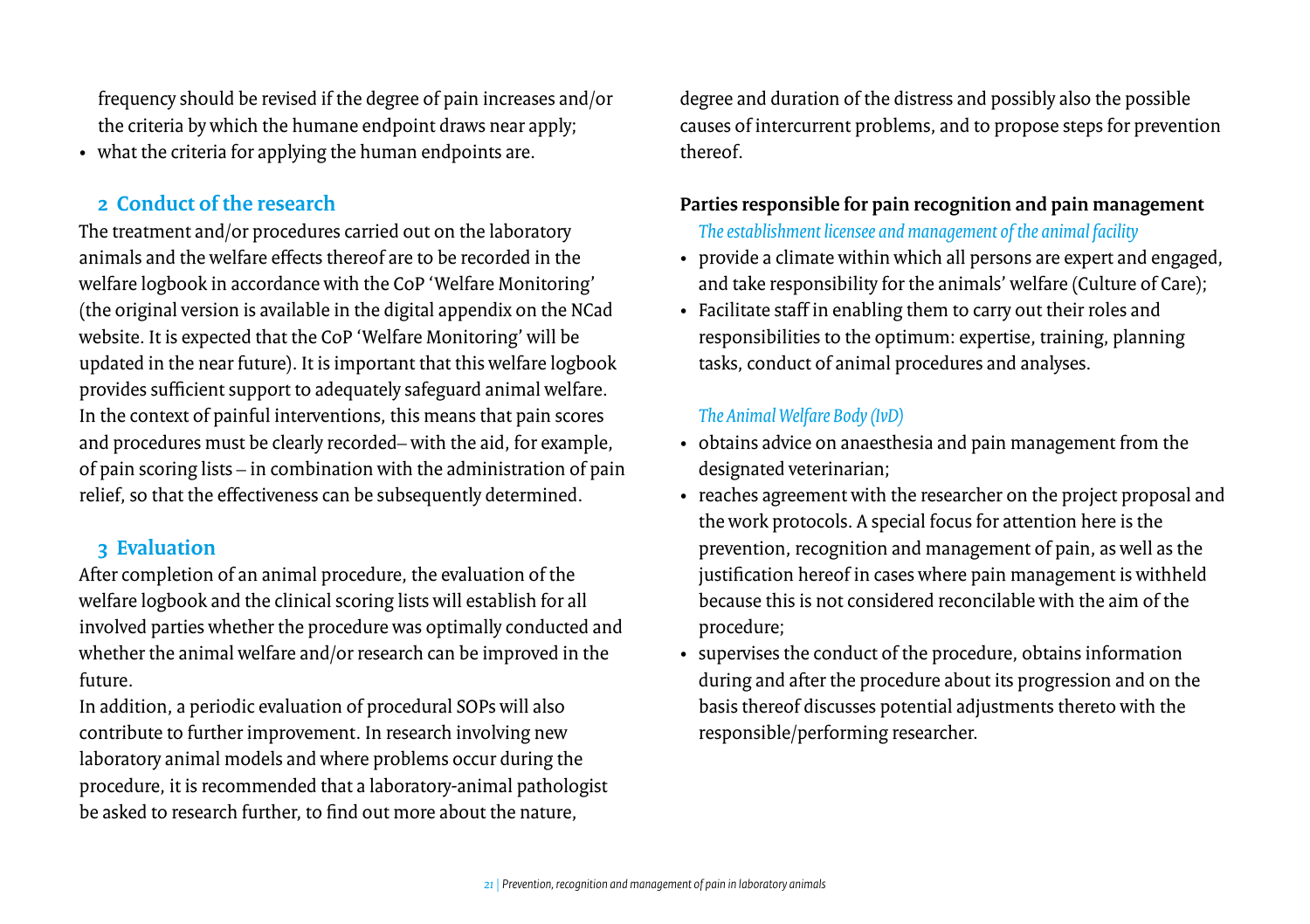### *The responsible researcher by virtue of Article 9 (project licencea )*

- is responsible for ensuring that the description and conduct of the animal procedures is in accordance with the statutory requirements and best practices;
- the responsible or performing researcher reaches agreement with the Animal Welfare Body (IvD) and the designated veterinary veterinarian on the design of the types of animal procedures and the work protocols, including the choice of animal species, the application of the 3Rs and the application or withholding of anaesthesia and pain relief depending on the aim of the procedure.

### *The performing researcher by virtue of Article 9 (work protocol/study planb )*

- is knowledgeable about the use of anaesthesia and pain relief in animal species and the type of animal procedure covered by the project licence;
- consults with the Animal Welfare Body (IvD) and/or the designated veterinary veterinarian regarding the methods to monitor welfare specific to animal species and type of animal procedure, the prevention and management of pain and the formulation of suitable humane endpoint criteria;
- agrees the terms of the work protocol for the conduct of the research with all parties involved, such as the laboratory animal care takers, biotechnicians, researchers and the management of the animal facility

### *The designated veterinary physician*

- has expertise in administering anaesthesia and pain relief to the animal species and in the types of animal procedures used within his establishment;
- advises the responsible researcher, performing researcher, Animal Welfare Body (IvD), biotechnician, zoological analyst, and animal care taker regarding the administering of anaesthesia and pain relief in order to safeguard the quality thereof;
- where more in-depth expert knowledge is required, consults with other (veterinarian) specialists, such as diplomates from the European College of Laboratory Animal Medicine (ECLAM) or European College of Veterinary Anaesthesia and Analgesia (ECVAA).

### *The animal welfare supervisor pursuant to Article 13.f, section 3a*

- has expert knowledge concerning the recognition of distress, including pain recognition, as well as knowledge in the field of pain management, use of humane endpoints and euthanasia comparable to that of the designated veterinary veterinarian *or* seeks advise on these matters from this veterinary physician;
- advises the responsible researcher, performing researcher, biotechnician, zoological analyst and animal care taker about recognition of distress, including pain, to enable an optimal refinement of the animal procedure.

b As indicated in the work protocol or study plan

a As indicated in the application to the CCD for a project licence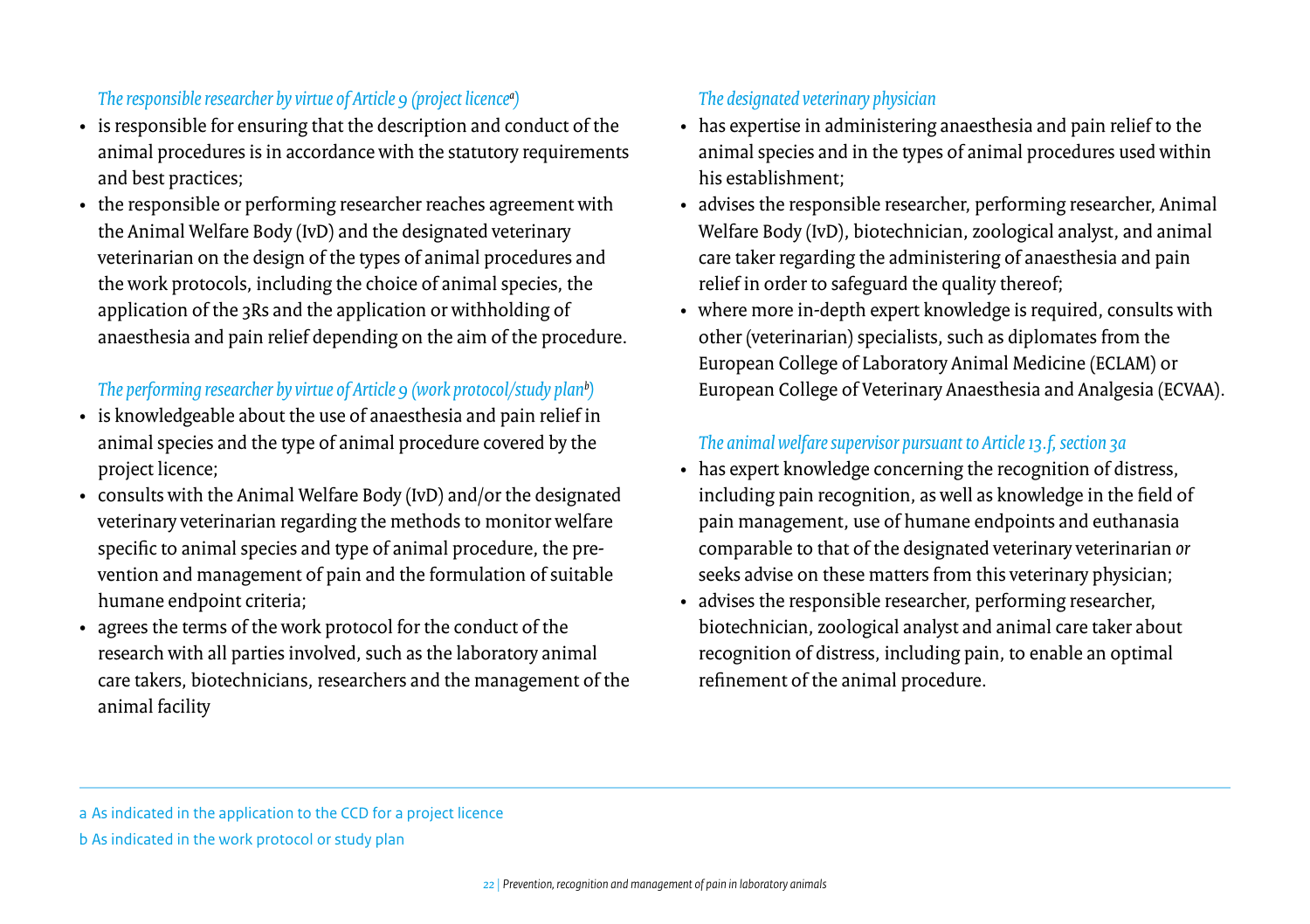### *The laboratory animal care taker/biotechnician/zoological analyst/other persons conducting an animal procedure (persons listed in Article 13f, sections 2a+b)*

- is responsible for the conduct of the intervention in line with best practices and the administration in such interventions of anaesthesia and pain management in accordance with the work protocol;
- the biotechnician, zoological analyst and laboratory animal care taker are responsible for the recognition of pain within the relevant animal species and type of animal procedure, the recording of findings such as pain scores, the provision of appropriate care, the taking of action if the analgesia is insufficiently effective (including the administering of additional pain relief ), providing information to the responsible or performing researcher pursuant to Article 9 of the Experiments on Animals Act and/or designated veterinary physician and then ending the distress by reaching the humane endpoint in accordance with the work protocol.

In addition, the Central Authority for Scientific Procedures on Animals (CCD) and the Animal Experiments Committees (DECs) play a role in testing animal procedures. If the applicant believes that pain management cannot be reconciled with the purpose of the procedure, the arguments in support of this belief must be convincing. If the DEC and/or the CCD is/are not convinced by these arguments, the researchers should preferably provide additional information from, for example, a further literature study, and/or a pilot study or by adding extra groups receiving pain relief to the first experiment or first experiments. The results must be retrospectively assessed at the end of the experiment. It may be established, for example, that in

respect of future experiments – within the same project and for new projects – pain relief is reconcilable after all with this type of animal procedure and this information may be shared with all those working with laboratory animals. In addition, the DECs and the CCD have a signalling function and may decide in the case of potential problems to obtain additional advice from an expert group.

## **4.Analogy/precautionary principles**

The question whether vertebrate and other animals are able to experience pain has been a source of debate for a long time. However, the results of research conducted by various research groups over the last two decades provides growing evidence that animals can experience pain (References: 6).

Where it is unclear whether an animal has pain, the assessment and design of animal procedures must be guided by the analogy principle: animals have the same experiences as humans unless there is demonstrable evidence available to the contrary. In cases in which the analogy principle is insufficient to determine whether, and if so, how, pain management is to be used, for ethical and scientific considerations the precautionary principle should also be applied. According to the precautionary principle, in the absence of any scientific consensus as to the presence or absence of pain, an assumption will be made that the animal experiences pain. It should be emphasised here that the precautionary principle also applies to other vertebrate animals such as fish and birds. The same principles also apply to animals in the wild.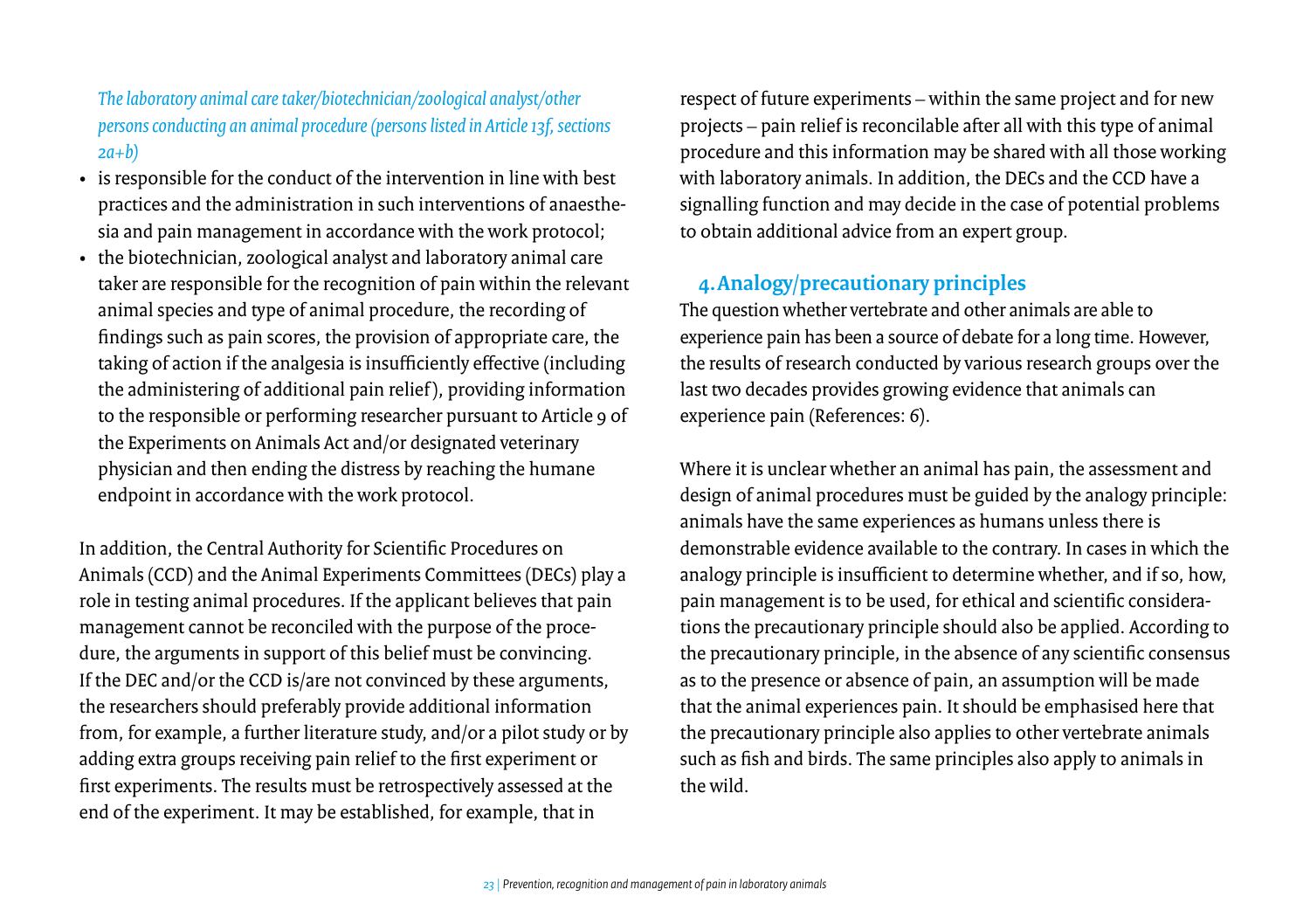**5. Pain management: reasons to administer/not administer?** Optimal pain prevention, recognition and management in respect of laboratory animals is important for various reasons.

Firstly, moral considerations play a role. Every animal procedure involves an intrinsic conflict between the interests of human beings (or other animals) and those of the animals used in the procedure. The underlying principles are the intrinsic value of the animal and the duty to subject the animal to as little pain, suffering, fear and long-term injury as possible. The procedure must be sufficiently important to justify the distress – including pain – of the animal. There is a best-endeavours obligation to keep the 'cost' to the animal, in terms of pain and otherwise, to the minimum possible.

For scientific reasons also, it is important to have a carefully considered policy on pain prevention, pain recognition and pain management. Pain – acute pain, pain immediately following an intervention and chronic pain– can all influence experiments in a complex and uncontrolled way.<sup>c</sup>

#### *What influence does pain have on the research results?*

Pain can influence various physiological processes and can be the underlying cause of pathophysiological changes. Pain affects the endocrine and neuroendocrine system (various hormones, endorphins), the sympathetic nervous system (including vascularisation, intestinal motility, kidney function), the immune system (including increased risk of infection, slowdown in wound recovery), blood composition (changes in blood count), respiration (abnormal breathing patterns), the cardiovascular system (increased heart rate and blood pressure) and muscles (weakness, cramp). Furthermore, behavioural changes due to pain can influence the physiology of the animal as a result, for example, of a disrupted sleeping pattern, loss of appetite, loss of mobility, aggression and self-harm (automutilation).

All of this can result in an animal procedure being influenced in an uncontrolled and perhaps more significant way than if controlled pain relief had been administered.

### *What influence does pain relief have on the research results?*

Pain relief can itself affect the research results.

The literature reports that the administration of opiates – depending on the dosage – can have side effects such as depression, reduced heart rate, reduced intestinal motility and nausea. These side effects are identified particularly for morphine and fentanyl, but much less for buprenorphine.

The literature reports that the administration of Non-Steroidal Anti-Inflammatory Drugs (NSAIDs) – depending on the dosage – can have side effects such as gastrointestinal haemorrhages, kidney damage (which increases with dehydration) and an inhibition of the immune

c Research into the phenomenon of pain has a special place as a research subject. When this involves the testing of various analgesics, a necessary precondition is that in all circumstances it is possible to revert to the conventional therapy and that validated pain recognition methods and humane endpoints are set out in the research protocol.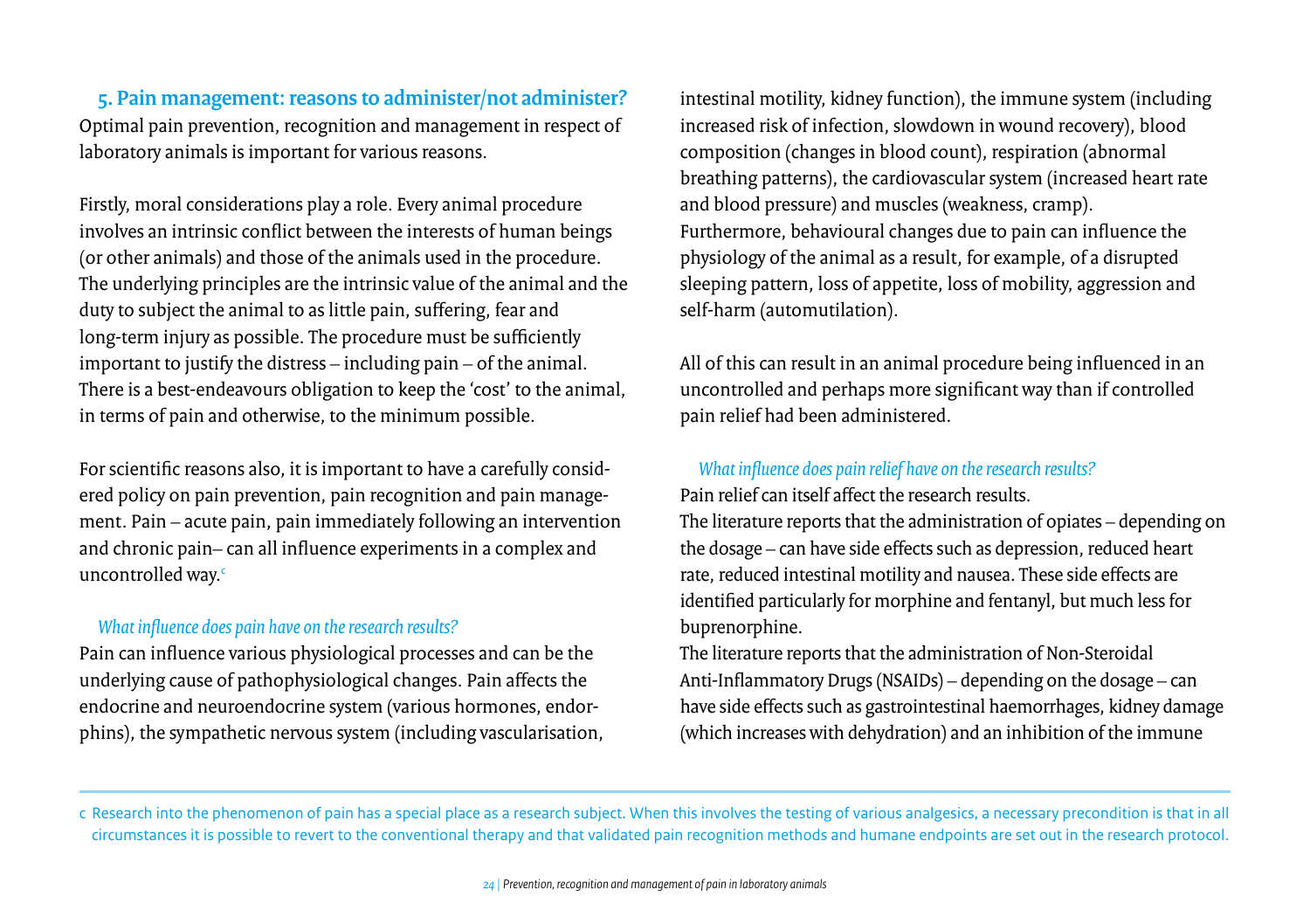system. These side effects are described especially in older, non-selectively acting medication, but much less for carprofen and meloxicam. It is clear that the degree to which the research results are influenced depends heavily on the chosen medication, the dose administered and the period for which it is administered. This means that even in complex animal models such as the healing of bones and wounds, arthritis and immunological research, with the right choices providing full or partial pain relief can be realized whilst the desired research result can be obtained. A detailed description of the possible effects of analgesics on research results can be found at GV-Solas 2015(References:7).

### **The withholding of pain relief/pain management may be appropriate in circumstances such as:**

- Research into the phenomenon of pain, including the assessment of the efficacy of new pain relief;
- Research in which short-term pain is administered (e.g. in the form of an electric shock) to condition the animals;
- Where the administration of pain relief would cause greater harm to the welfare of the animal than the pain itself;
- Where the pharmacological properties of the pain relief would have a greater effect on the relevant readout parameters than the pain itself. In this case, the influence per research application must be documented and where necessary supported by data from additional studies.

*Note: the withholding of pain relief does not affect the obligation for the maximum use at all times of non-medicinal pain management.*

Where pain management is withheld despite the presence of pain, this needs to be specifically argued for, and agreed in, both the work protocol (by the Animal Welfare Body [IvD]) and the project proposal (bythe IvD, DEC and CCD**).** 

### **6. Pain recognition**

Pain can mostly be recognised through clinical symptoms, posture and behaviour. These are generally-speaking a specific characteristics, but in the context of the animal procedure or pathology they may be indications that the animal has pain. Clinical symptoms could be: an increased heart rate, faster breathing and dilated pupils.

During behavioural observations one can observe an abnormal posture (e.g. bent back, expanded stomach, begging posture) or abnormal movements (decrease or increase in movement; restlessness; rolling over; lethargy). In addition, different form of response to humans or other animals (more aggressive or more apathetic); the people best able to identify this are those who work with the animals on a daily basis.

It is important that clinical evaluations and assessments are conducted by people with a good knowledge of the normal and abnormal behaviour of the relevant animal type. The digital appendices to this CoP contain examples of pain score lists (such as grimace scales) for mice, rats and rabbits. These scales offer help in recognising pain in these animal species.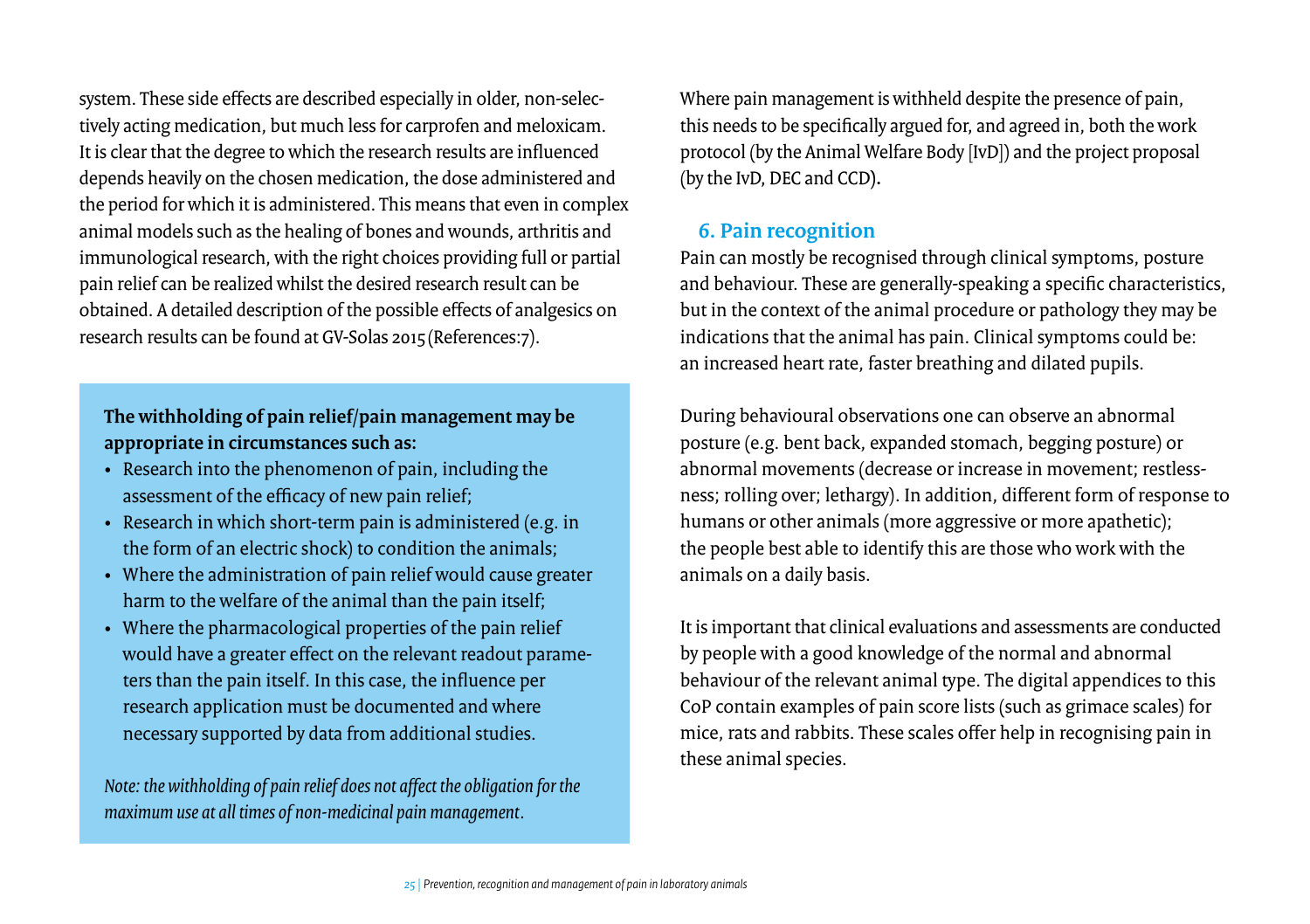Different animal species can respond differently to pain, but even within one type of animal, different strains or even individuals can respond differently to pain. Symptoms of pain specific to animal species will be discussed in the digital appendix on the NCad website.

### *Pain recognition: step-by-step plan*

A process to recognise pain in laboratory animals undergoing a specific animal experiment could involve the following steps:

- 1. Describe the expected course of the pain throughout the experiment and based on this determine the frequency of observation and the symptoms to look out for;
- 2. Ensure that all parties involved are familiar with this protocol;
- 3. The assessment should be conducted as much as possible by the same person. If this is not practically feasible, then the transfer of this task must be carefully considered. Inexperienced persons should receive training before performing this task;
- 4. Use a pain score list (examples of this can be found in the digital appendix on the NCad website);
- 5. First observe the animals and their environment without disturbing them. Observation of animals that are prey may be assisted by use of a camera, given that the behaviour of such an animal may change in the presence of the observer;
- 6. Assess how the animals respond to each other and to the observer. This can best be done by the person who regularly cares for the animals;
- 7. Inspect the animal for response to gentle palpation or to the touching of possibly painful areas, where this is practically possible;
- 8. Weigh the animal, record its food and liquid intake where possible and note any normal or abnormal urination (frequency) and defecation in the cage or other housing;
- 9. Administer pain relief where necessary and repeat the above steps 30-60 minutes following treatment to determine whether the drug and the dose are effective. Even where there is uncertainty as to the existence of pain, an assessment of the response to pain relief may be useful;
- 10. During the experiment, adjust the frequency of observation and the method of pain management where the findings so dictate;
- 11. Make a retrospective evaluation and discuss this with the relevant parties and the Animal Welfare body (IvD);
- 12. Review the protocols regularly and update them where the findings so dictate;
- 13. Ensure there is regular continuing education and/or case reviews to maintain and build on the knowledge and skills in this field.

## **7. Preventing and managing pain: more than just administering analgesics**

#### *Pain management indicator*

The pain management indicator available in the digital appendix to the CoP is an aid to standardising the use of pain prevention and pain management in the case of procedures. The pain management indicator can generally be applied to all animal species. For specific questions, such as the issues of pain and pain management in types of animals other than rodents, the Animal Welfare Body (IvD) can offer good advice.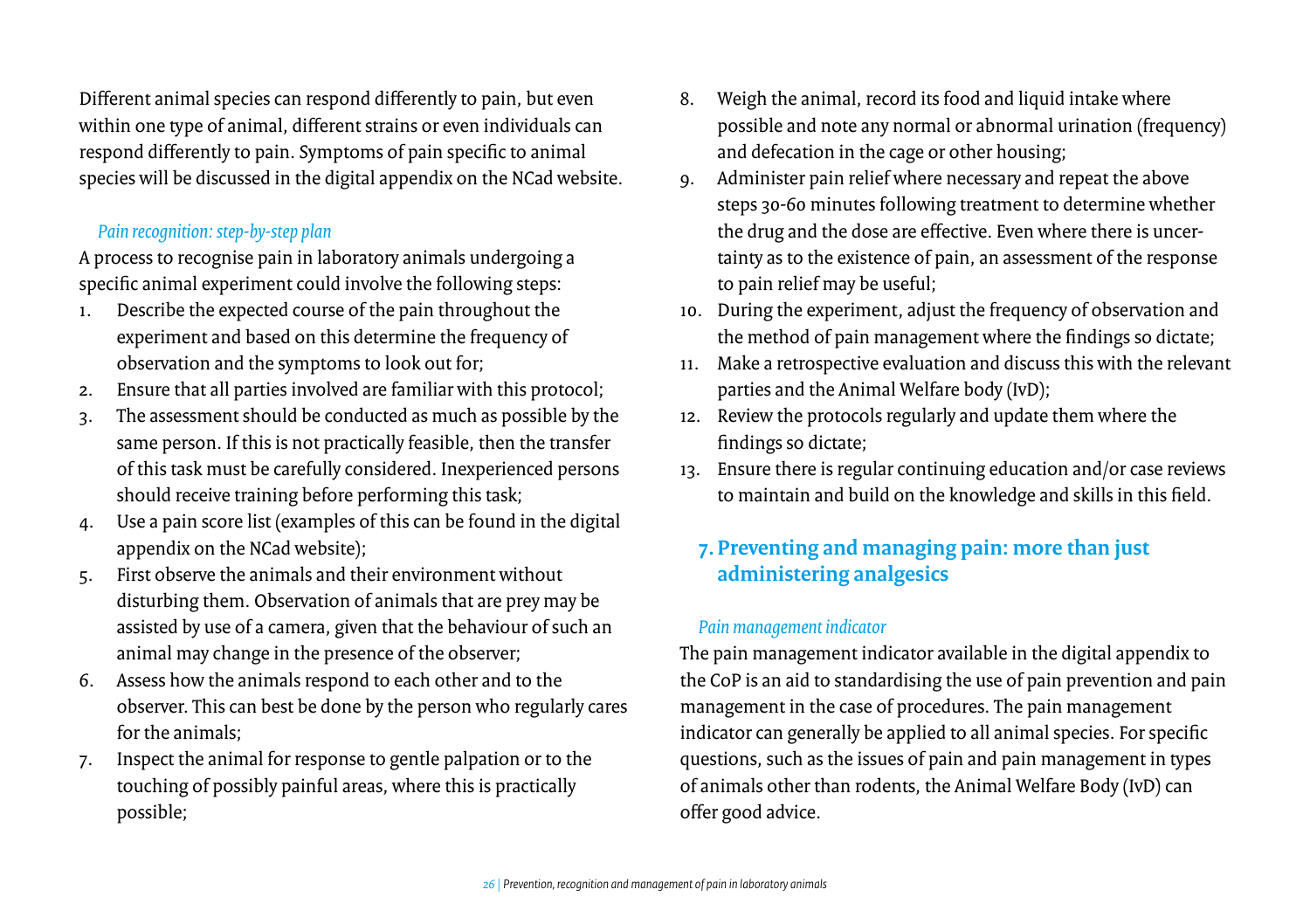The underlying principle is to prevent and manage pain through firstly the preventive and multimodal (see below for explanation) application of analgesics, according to the expected level and duration of the pain, and secondly through the optimal technical and general performance of the procedures, to prevent unnecessary trauma, the administration of aseptics and antiseptics and the provision of appropriate care and animal housing.

The use of both non-pharmaceutical measures and painkillers can contribute to the prevention and management of pain in laboratory animals.

#### *Non-pharmaceutical measures*

- Adjustmentsto housing, such as deeper/softer bedding, more/ different nest-building materials, warmer/cooler environment, dimmed lighting, easily accessible food and liquids, liquidised foods, drinking vessels with extended nozzle;
- Modifications to care, such as intensive monitoring (to enable quicker intervention) and administration of liquids;
- Optimal conduct of experimental processes, such as minimally invasive and sterile operations, reduction in the length of interventions, the refinement of the method of administration of medication (through food or drinking water instead of injections), the least invasive technique for taking samples, the use of concentrated substances (small volume vs dilution). Consult the Animal Welfare Body (IvD) for options for the refining of experimental conditions.

### *Painkillers*

Preventive application is the administration of analgesics before the sensation of pain occurs. Effective pain relief before and during a painful intervention limits the extent of the pain following the intervention. By administering painkillers with different, complementary working mechanisms (i.e. 'multimodal'), the pain relief is more effective (Figure 1). In general, the dosage of the painkillers remains the same where there is multimodal administration. The complexity of an anaesthesia and analgesia protocol (one or more groups of painkillers, method of administration, dosage and duration of treatment) must be decided on the basis of the expected nature, level and duration of the pain. Some examples of this principle are included in the digital appendix on the NCad website.

The preventive and perioperative administration of pain relief (Figure 2) can be applied especially in the case of operative procedures and infection models because here the occurrence of pain is predictable. It is necessary to take account of the time needed to achieve an effective level of pain relief: for example, in the case of buprenorphine, there is a slow onset of action from 30 to 60 minutes.

Therapeutic administration of painkillers is also possible in animal models for which, during the procedure, less predictable acute or chronic pain occurs as a result of evolving inflammatory processes (for example, osteoarthritis or peritonitis), ageing, or tumours. The early and adequate recognition of pain is the key to the optimal therapeutic administration of pain relief.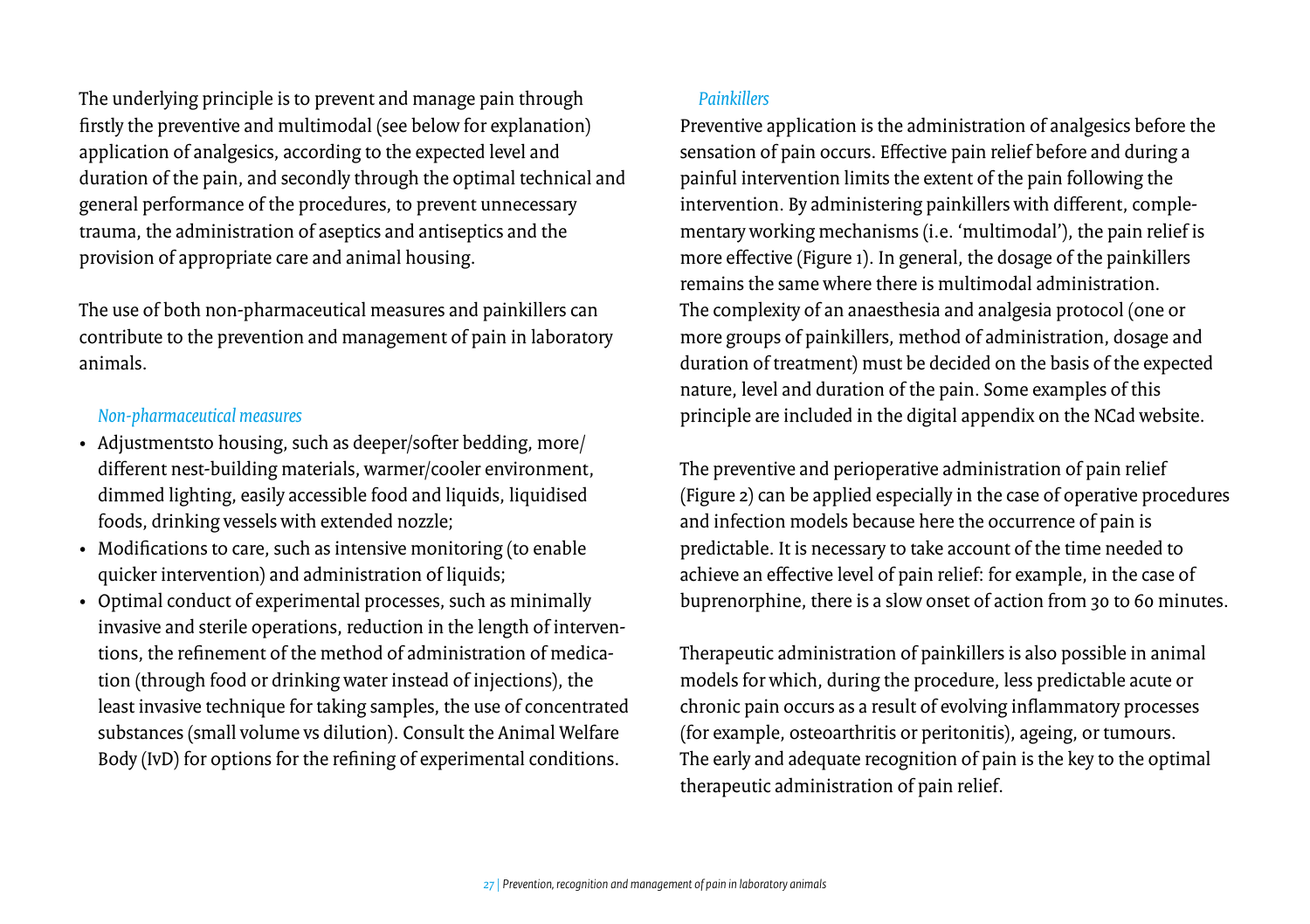### *Categories of painkillers (see Figure 1)*

Local anaesthetics temporarily block the nervous system, so that pain sensations do not reach the central nervous system. In the case of rodents, especially small rodents, and high regular dosage, cardiac arrest is possible. The duration of the effect is usually short (one to two hours in the case of lidocaine), but could be significantly longer (six to eight hours in the case of bupivacaine). Administration is usually via local infiltration or by targeted nerve blockage. This category is often used multimodally with NSAIDs (nonsteroidial anti-inflammatory drugs) and sometimes with drugs that affect the central nervous system such as opiates and pain-killing injections of anaesthetics.

Opiates are powerful painkillers that work on the central nervous system but, in the case of repeated administration, could produce side effects such as respiratory depression, constipation and abnormal behaviour such as pica (eating disorder, appetite for non-nutritive substances). Buprenorphine is used a lot (with the dosage in mice amounting to 0.05-0.1mg/kg and in rats to 0.01-0.05 mg/kg) due to its slower onset of action and the limited effect of respiratory depression. The interval between administering doses of is six to twelve hours.

Sustained-release formulations are ideal for administering pain relief over longer periods of time without the need for repeated injections. A sustained-release veterinary formulation of buprenorfine is not available at the present time on the Dutch market, although it is available in the United States. The efficacy of the sustained release human specific formulation in laboratory animals has not been validated. This category is often used multimodally with NSAIDs and sometimes with local anaesthetics.



*Figure 1 The different working mechanisms of painkiller categories in the pain-processing routes* 

NSAIDs are painkillers with a fever-reducing, painkilling and inflammation-reducing effect but which, depending on the chosen drug, dose and duration of treatment, could lead to stomach and intestinal bleeding and kidney failure. NSAIDs that are often used and safe are carprofen (dosage 4-5 mg/kg) and meloxicam (dosage in mice 1 mg/kg and in rats 0.2-1 mg/kg). The interval between doses is twelve to twenty four hours. NSAIDs can often be administered both parenterally and orally. For multimodal use: see other three categories.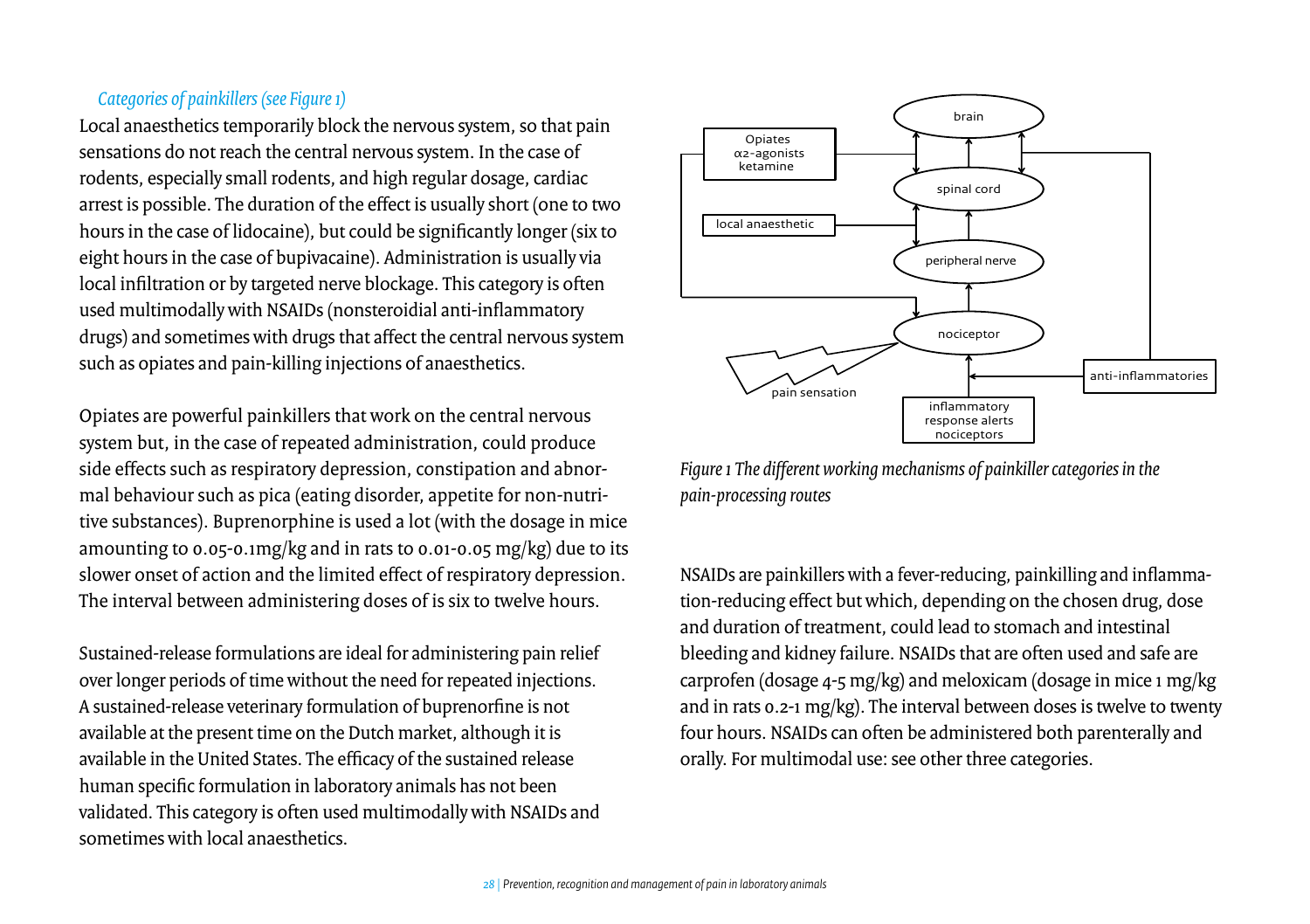

*Figure 2 Points to consider in the perioperatively-effective administration of painkiller categories (adapted on the basis of Figure 5.1 of the Pain Management in Animals, References 8.)*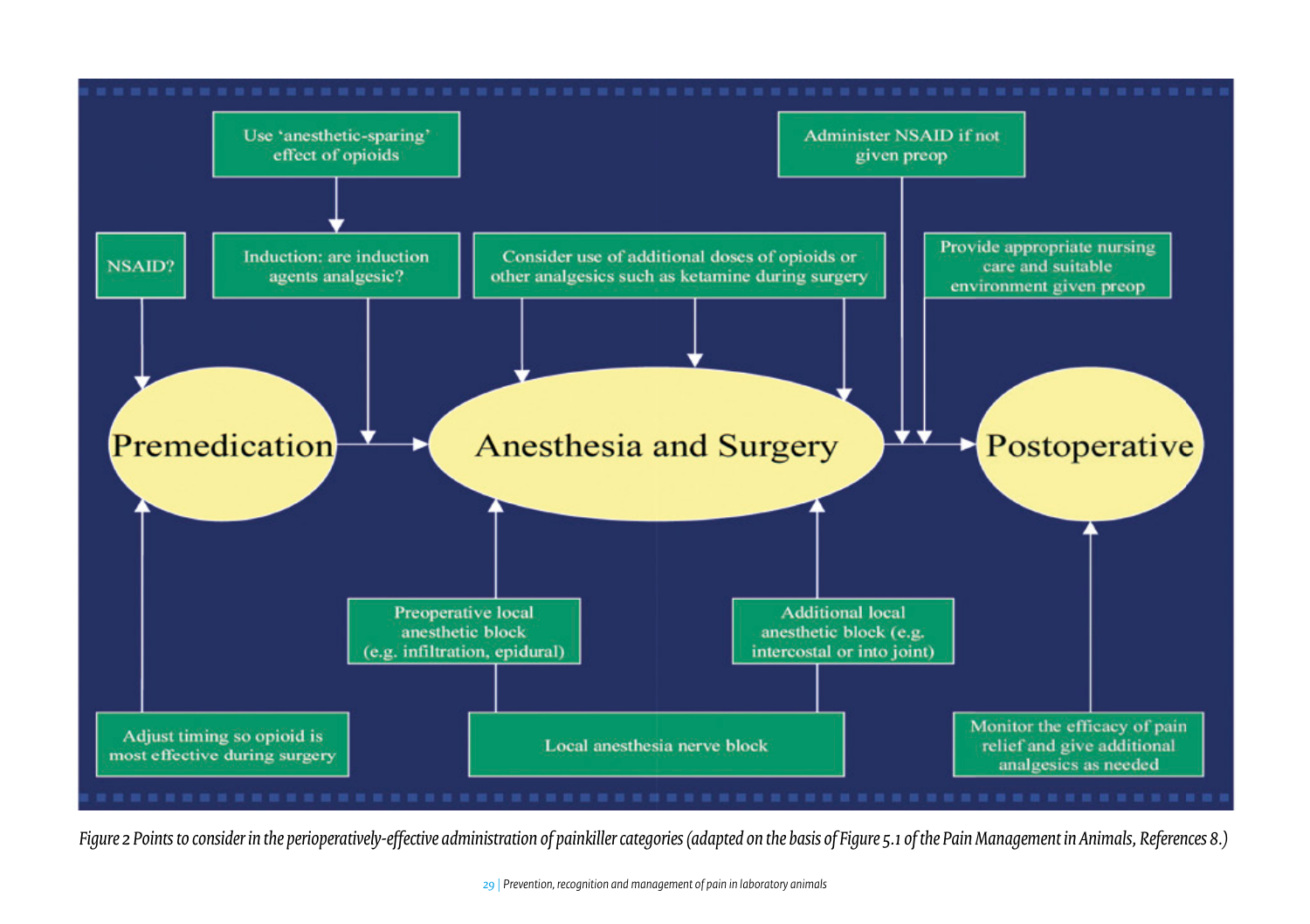**Dissociatives** (such as ketamine or tiletamine) and **alpha-2 adrenergic agonists** (such as xylazine, medetomidine or dexmedetomidine) are both pain-relieving groups of anaesthetics and are mostly used in combination as injection anaesthesia. Often, this anaesthesia injection is used multimodally in combination with NSAIDs and sometimes with local anaesthetics.

The dosages and dosage intervals indicated above are recommendations based on current knowledge (References: 8-11) and are often based on experiences in strictly-defined models with specific strains of animals, but sometimes using one sex, and of a certain age or weight, etc. It therefore remains important that the advice of an expert, such as a designated veterinarian, is sought in designing an anaesthesia and pain-relief protocol.

The Animal Welfare Body (IvD) can give advice in the designing of a pain management protocol. It is also possible that the recommendations can be updated on the basis of new information. It is therefore necessary to always consult the latest version of this document (available on the NCad website) before submitting a new project proposal. The digital appendix to this Code contains additional advice on pain management.

### **8.Education**

An adequate basic education and regular continuing education in the field of prevention of pain, recognition of pain and the management of pain should ensure that personnel possess the most up-to-date knowledge and are adequately skilled. The licensee should facilitate the provision of adequate continuing education for personnel. At the time of publication of this CoP there are no specific teaching materials or e-learning modules available.

## **9.A humane endpoint (HEP)**

Although pain cannot be avoided, or kept to a minimum, in all animal procedures, as a general principle unnecessary pain cannot be justified. To prevent or end unnecessary pain it is necessary to determine humane endpoints. A humane endpoint can be defined as *'the earliest indicator in an animal experiment of (potential) [pain](https://www.humane-endpoints.info/en/glossary-detail-page/pain) and/or [distress](https://www.humane-endpoints.info/en/glossary-detail-page/distress) that, within the context of and scientific endpoints to be met, can be used to avoid or limit pain and/or distress by taking actions such as humane killing or terminating or alleviating the pain and distress'* (References: 12). A humane endpoint should be administered if:

- an upper threshold for pain for a procedure is exceeded; or
- the scientific endpoint is reached; or
- the scientific endpoint cannot/can no longer be achieved whilst the animal is suffering pain/distress.

Reaching a human endpoint a humane endpoint does not therefore mean by definition that the relevant animal will be killed. It could also mean that the animal will be removed from the experiment, that the cause of the pain/distress will be removed or that the pain will be reduced.

## **If in doubt as to compliance with this code, you should contact the Animal Welfare Body (IvD).**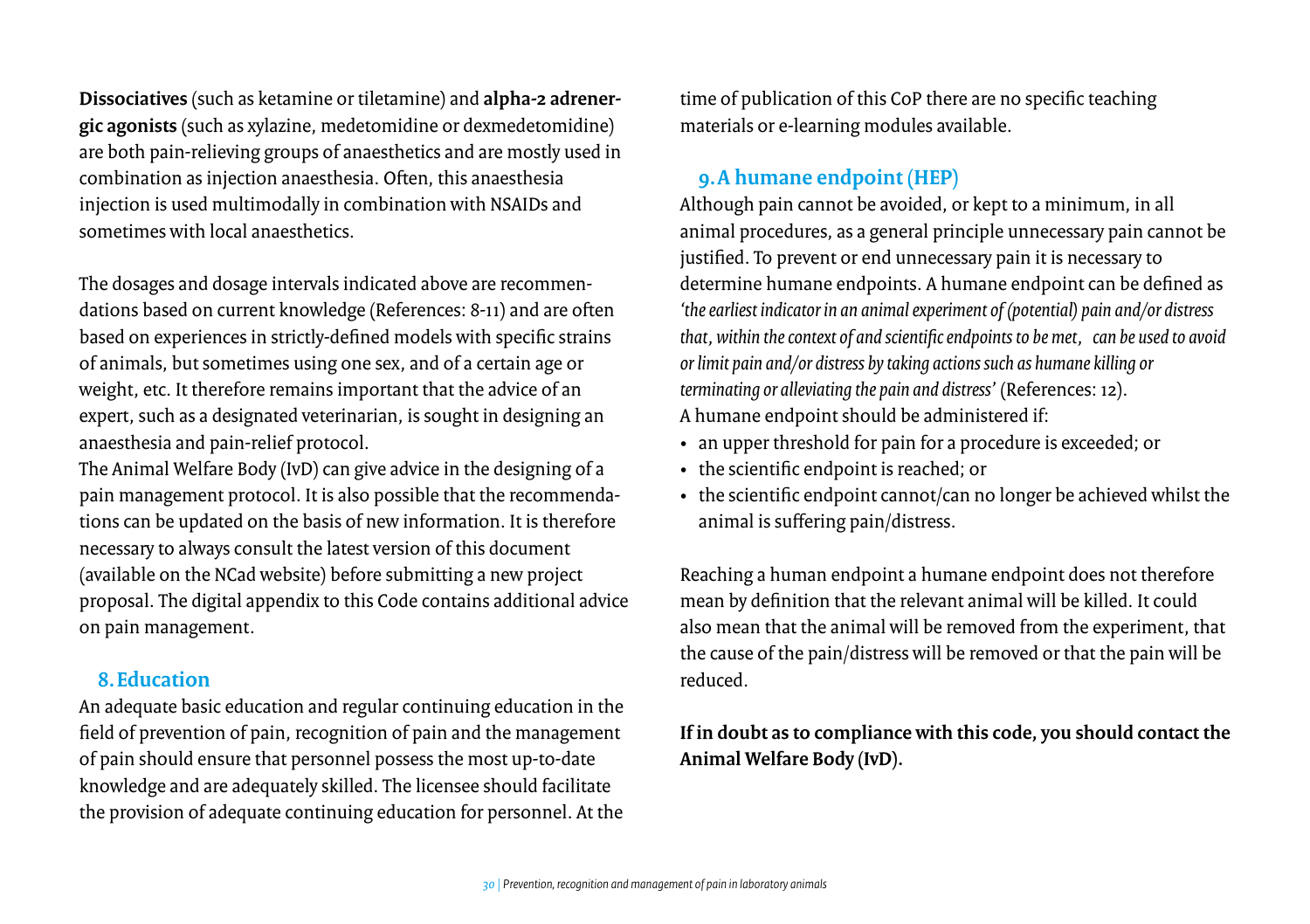# <span id="page-30-0"></span>References

- 1. International Association for the Study of Pain (1979). Pain 6: 250.
- 2. National Research Council (2009). Recognition and alleviation of pain in laboratory animals – humane endpoints for animals in pain, National Academic Press p. 119–137. *[http://www.nap.edu/catalog/12526/](http://www.nap.edu/catalog/12526/recognition-and-alleviation-of-pain-in-laboratory-animals) [recognition-and-alleviation-of-pain-in-laboratory-animals](http://www.nap.edu/catalog/12526/recognition-and-alleviation-of-pain-in-laboratory-animals)*
- 3. Food and Consumer Product Safety Authority (NVWA) (2014). Toelichting bij de registratie proefdieren en dierproeven 2014 ('Information regarding the registration of animals for experimentation and experimentation on animals, 2014').
- 4. European Commission (2010). Directive 2010/63/EU. [http://eurlex.europa.eu/LexUriServ/LexUriServ.do?uri=OJ%3AL%](http://eurlex.europa.eu/LexUriServ/LexUriServ.do?uri=OJ%3AL%3A2010%3A276%3A0033%3A0079%3ANL%3APDF) [3A2010%3A276%3A0033%3A0079%3ANL%3APDF](http://eurlex.europa.eu/LexUriServ/LexUriServ.do?uri=OJ%3AL%3A2010%3A276%3A0033%3A0079%3ANL%3APDF))
- 5. Experiments on Animals Act (Wet op de dierproeven, [Wod]), Article 1 (1) (a).
- 6. Defining and assessing animal pain. (2014). Sneddon, L.U. et al. Animal Behaviour 97: 201-212.
- 7. Committee on Anaesthesia of GV-SOLAS. (2015). Pain management for laboratory animals.
- 8. Pain management in animals. (2000) Eds. Flecknell, P. and Waterman-Pearson A. (ISBN: 978-0-7020-1767-4, W.B. Saunders), pp 1-184.
- 9. Animal Pain, a practice-oriented approach to an effective pain control in animals. (2000). Ed. Hellebrekers L. (ISBN-13: 978-9058050304, Van Der Wees Uitgeverij; 1st edition), pp 1-184.
- 10. Anesthesia and analgesia in laboratory animals (1997). Eds Kohn D.F., Wixson S.K., White W.J. and Benson G. (ISBN: 978-0123738981), pp 1-426.
- 11. Laboratory animal anaesthesia. (2016). Ed. Flecknell P. (ISBN: 978-0128000366, Fourth Edition, Elsevier LtD), pp 1-321.
- 12. Humane Endpoints in Animal Experiments for Biomedical Research — Proceedings of the International Conference, 22-25 November 1998, Zeist, The Netherlands, The Royal Society of Medicine Press Limited, United Kingdom, 1999. Hendriksen C.F.M. and Morton D.B. (editors),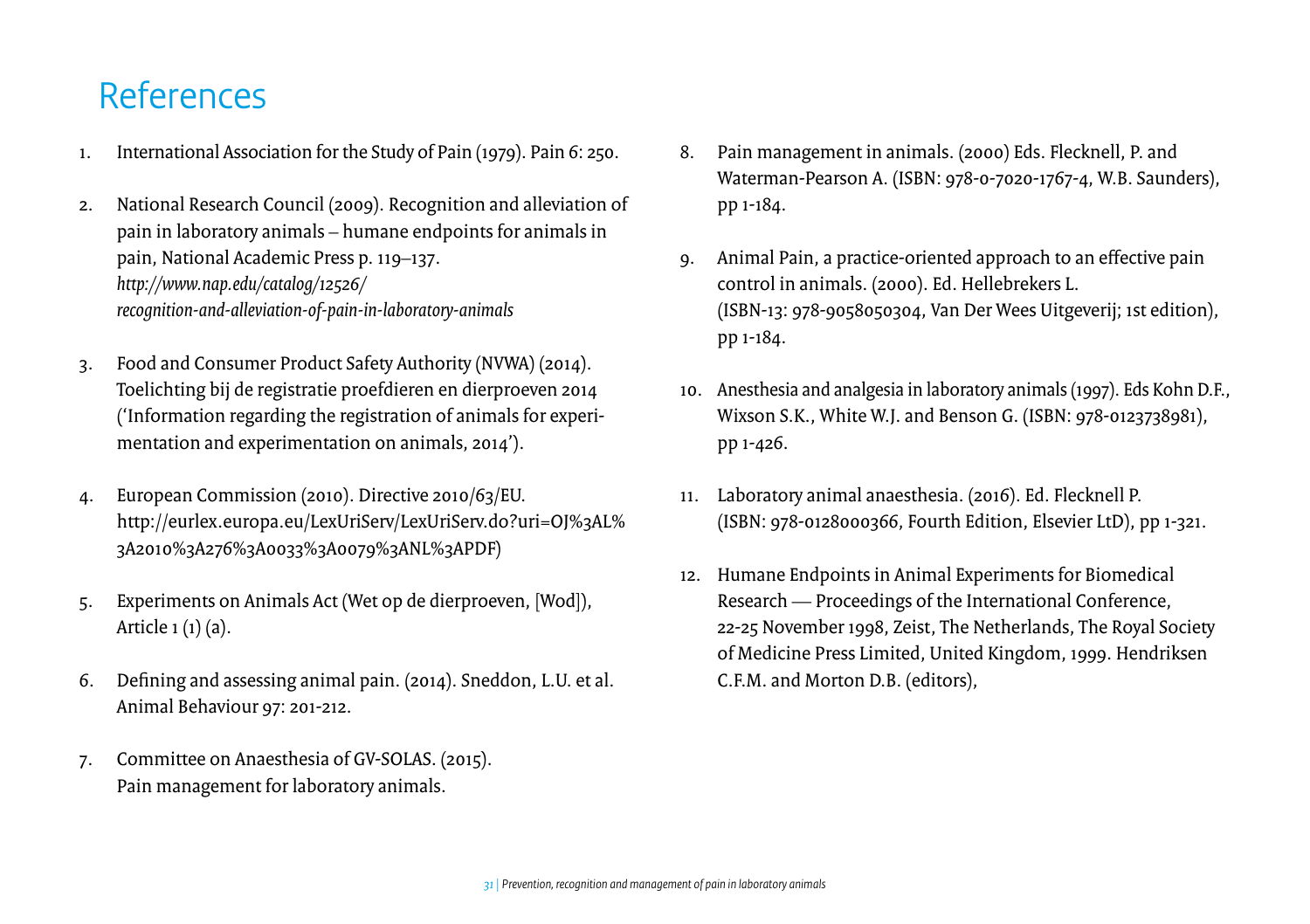# <span id="page-31-0"></span>Appendix 2: List of further information available on the website (appendices)

The following documents and references are available on the website *[www.ncaanimal proceduresbeleid.nl](http://www.ncadierproevenbeleid.nl)*. These digital appendices will be regularly updated (on the basis, for example, of new understandings).

### *Laws and regulations*

- Experiments on Animals Act *(Wet op de dierproeven,* [Wod]) *Dierproevenbesluit 2014* (Dutch animal procedures decree)
- *Dierproevenregeling 2014* (Dutch animal procedures regulations)

### *Codes of Practice*

- CoP Welzijnsbewaking (NL)
- CoP 'Welfare Monitoring' (EN)

#### *Pain recognition*

- Examples of levels of distress
- Examples of pain scoring lists
- Symptoms of pain specific to animal types

### *Pain management/Pain management indicator*

• Examples of anaesthesia and analgesia protocols.

#### *Continuing education*

- Report: 'Research to advance knowledge of pain recognition and management in laboratory animals'
- E-learning module: 'Recognition and prevention of pain, suffering and distress in laboratory animals'

#### *Humane endpoints*

• OECD report: 'Guidance Document on the Recognition, Assessment, and Use of Clinical Signs as Humane endpoints for Experimental Animals Used in Safety Evaluation'.

### *Experts who were consulted*

- Members of the working group for designing the CoP 'Prevention, recognition, and management of pain in laboratory animals'
- Other experts consulted for the design of the CoP 'Prevention, recognition, and management of pain in laboratory animals'

### *Relevant literature*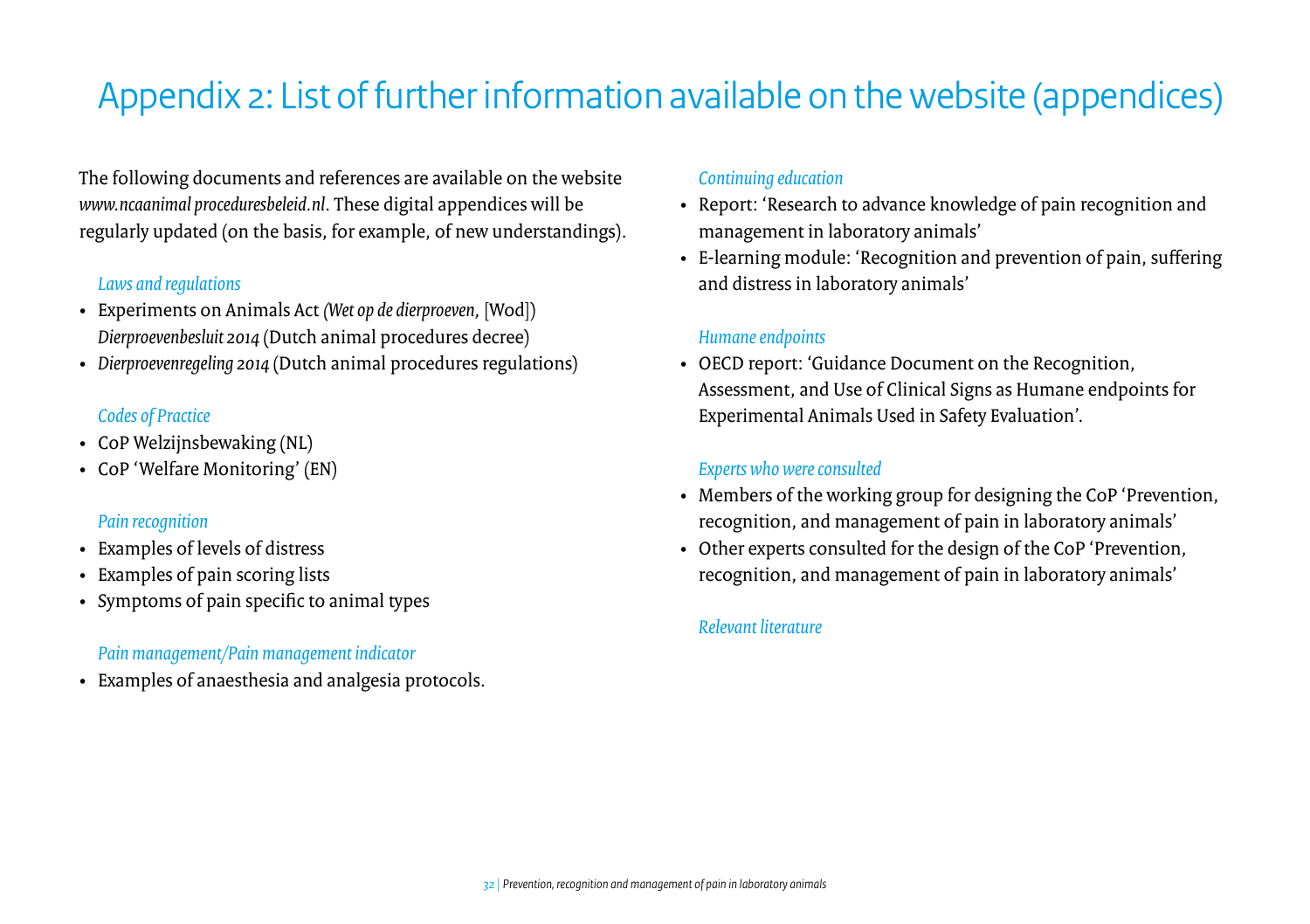| <b>Note</b> |  |  |  |
|-------------|--|--|--|
|             |  |  |  |
|             |  |  |  |
|             |  |  |  |
|             |  |  |  |
|             |  |  |  |
|             |  |  |  |
|             |  |  |  |
|             |  |  |  |
|             |  |  |  |
|             |  |  |  |
|             |  |  |  |
|             |  |  |  |
|             |  |  |  |
|             |  |  |  |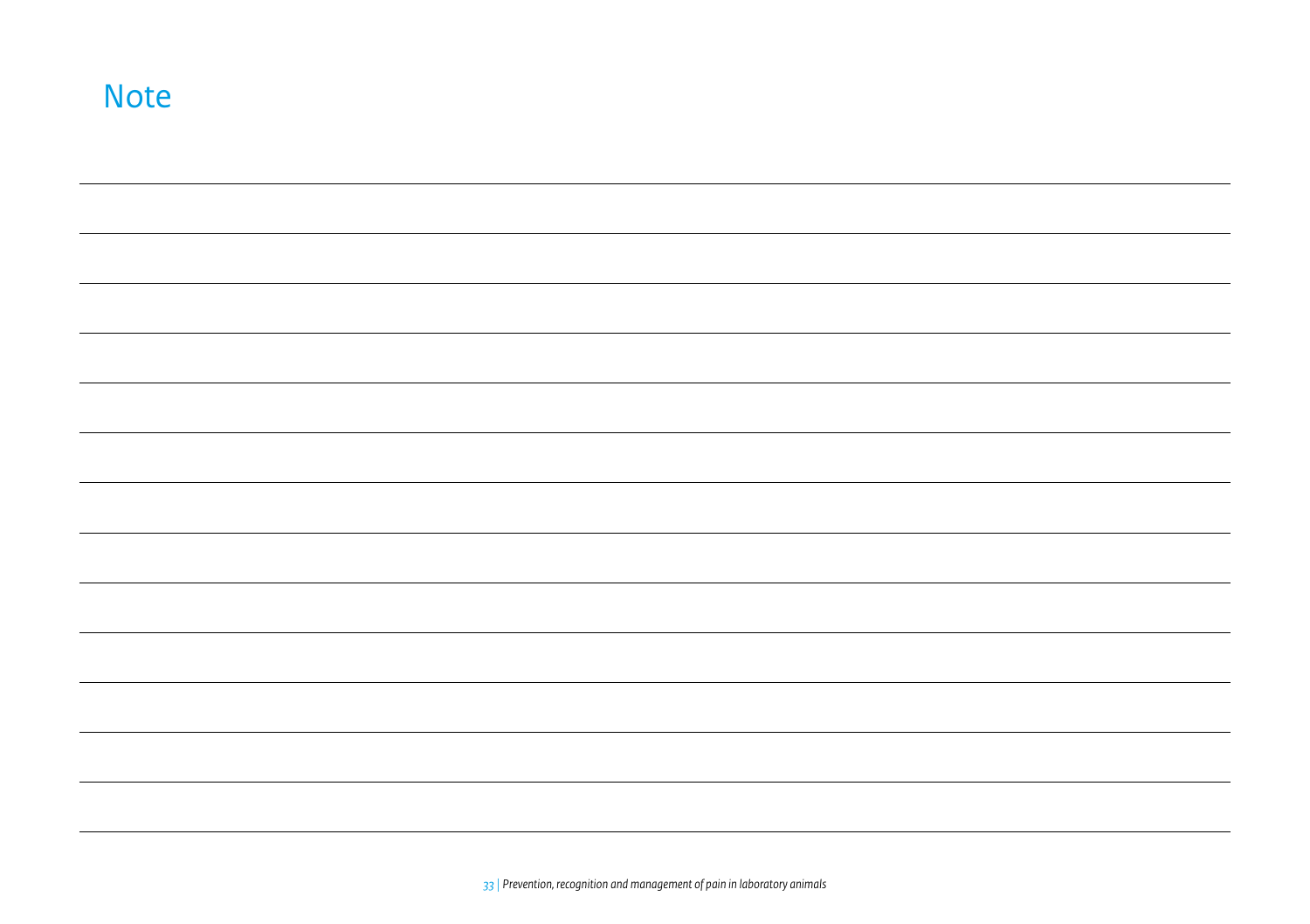| <b>Note</b> |  |  |  |
|-------------|--|--|--|
|             |  |  |  |
|             |  |  |  |
|             |  |  |  |
|             |  |  |  |
|             |  |  |  |
|             |  |  |  |
|             |  |  |  |
|             |  |  |  |
|             |  |  |  |
|             |  |  |  |
|             |  |  |  |
|             |  |  |  |
|             |  |  |  |
|             |  |  |  |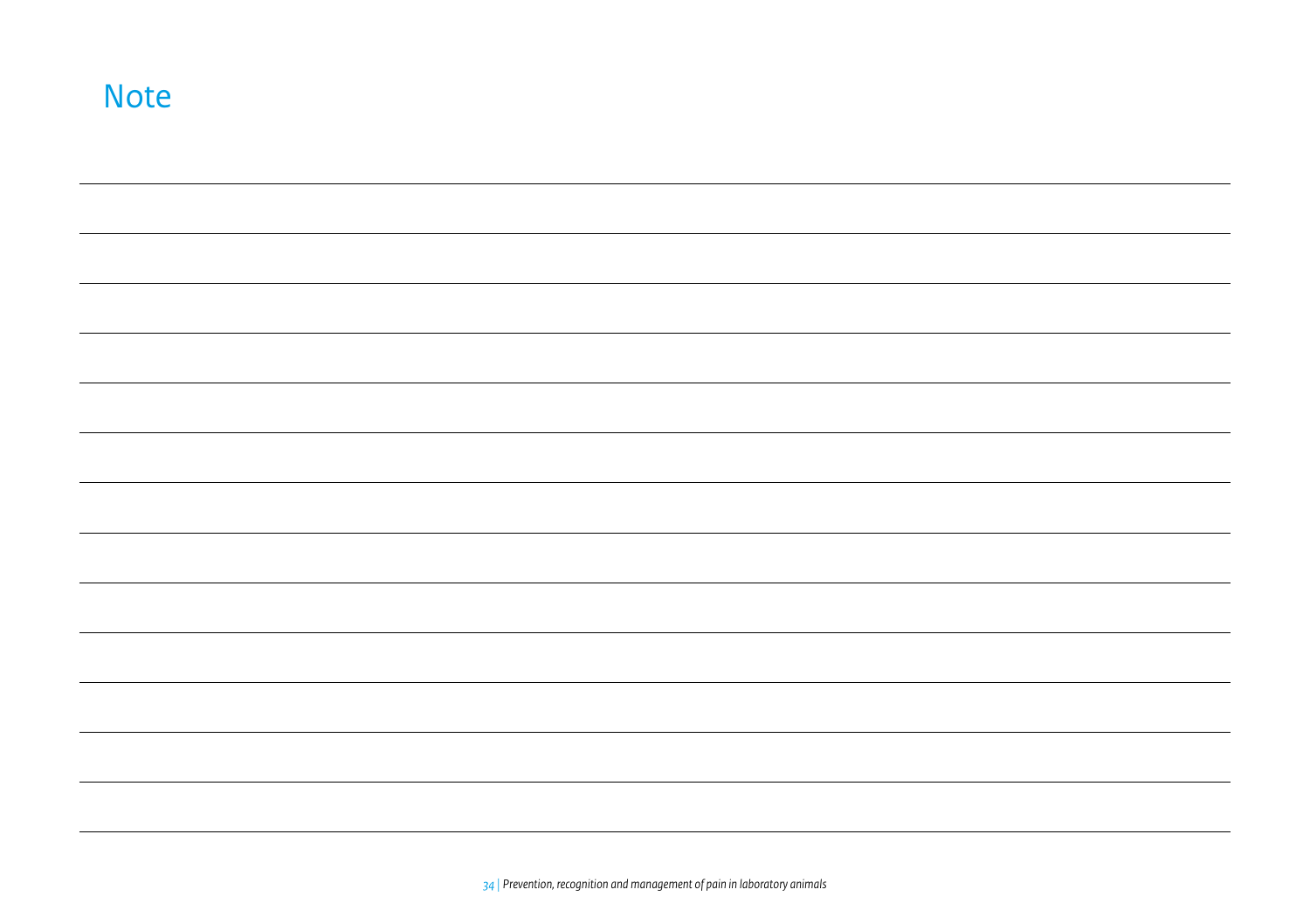## We would like to thank the following experts

The drawing up of this opinion was compiled with the assistance of a working group comprising the following members: Paul Dortant (Netherlands Food and Consumer Product Safety Authority [NVWA]), Wim de Leeuw - Chair (Utrecht University), Dick Tibboel (Erasmus Medical Center), Mathieu Sommers (Erasmus Medical Center), Rob Steenmans (Wageningen University), Klaas Walter Meyer (Vrije Universiteit Amsterdam), Roel Sneepers (NKI)

Support was provided by Filip Mulkens (Central Authority for Scientific Procedures on Animals [CCD] secretariat) and Esther Veenstra.

*35 | Prevention, recognition and management of pain in laboratory animals*